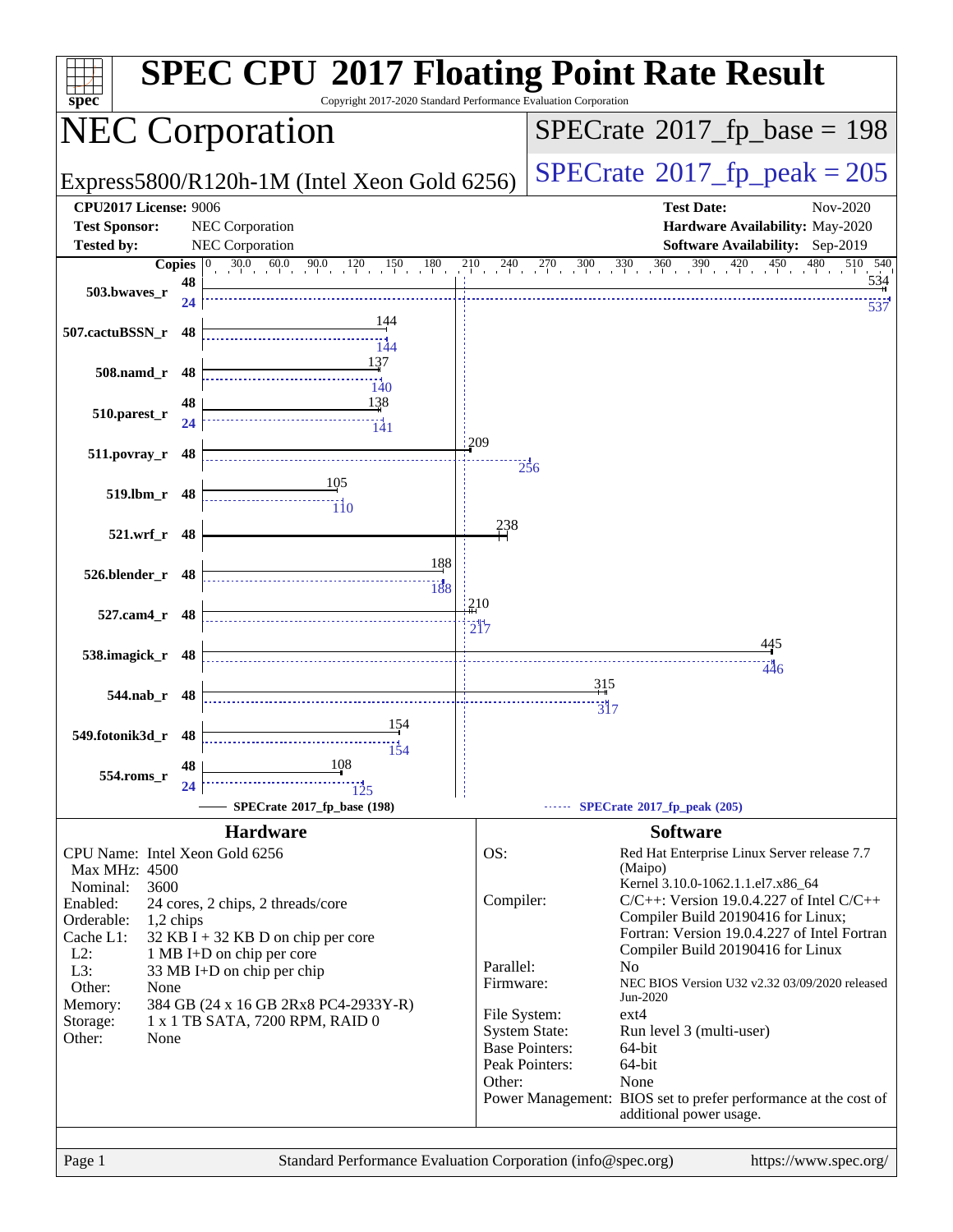| <b>SPEC CPU®2017 Floating Point Rate Result</b><br>Copyright 2017-2020 Standard Performance Evaluation Corporation<br>spec |                                                                  |                 |       |                |       |                |              |               |                |              |                |              |                                 |              |
|----------------------------------------------------------------------------------------------------------------------------|------------------------------------------------------------------|-----------------|-------|----------------|-------|----------------|--------------|---------------|----------------|--------------|----------------|--------------|---------------------------------|--------------|
| <b>NEC Corporation</b><br>$SPECrate$ <sup>®</sup> 2017_fp_base = 198                                                       |                                                                  |                 |       |                |       |                |              |               |                |              |                |              |                                 |              |
| $SPECTate@2017_fp\_peak = 205$<br>Express5800/R120h-1M (Intel Xeon Gold 6256)                                              |                                                                  |                 |       |                |       |                |              |               |                |              |                |              |                                 |              |
|                                                                                                                            | <b>CPU2017 License: 9006</b><br><b>Test Date:</b><br>Nov-2020    |                 |       |                |       |                |              |               |                |              |                |              |                                 |              |
| <b>Test Sponsor:</b>                                                                                                       |                                                                  | NEC Corporation |       |                |       |                |              |               |                |              |                |              | Hardware Availability: May-2020 |              |
| <b>Tested by:</b>                                                                                                          | <b>NEC Corporation</b><br><b>Software Availability:</b> Sep-2019 |                 |       |                |       |                |              |               |                |              |                |              |                                 |              |
| <b>Results Table</b>                                                                                                       |                                                                  |                 |       |                |       |                |              |               |                |              |                |              |                                 |              |
| <b>Peak</b><br><b>Base</b>                                                                                                 |                                                                  |                 |       |                |       |                |              |               |                |              |                |              |                                 |              |
| <b>Benchmark</b>                                                                                                           | <b>Copies</b>                                                    | <b>Seconds</b>  | Ratio | <b>Seconds</b> | Ratio | <b>Seconds</b> | <b>Ratio</b> | <b>Copies</b> | <b>Seconds</b> | <b>Ratio</b> | <b>Seconds</b> | <b>Ratio</b> | <b>Seconds</b>                  | <b>Ratio</b> |
| 503.bwaves_r                                                                                                               | 48                                                               | 902             | 534   | 901            | 534   | 905            | 532          | 24            | 448            | 537          | 447            | 538          | 448                             | 537          |
| 507.cactuBSSN r                                                                                                            | 48                                                               | 423             | 144   | 423            | 144   | 422            | 144          | 48            | 422            | 144          | 421            | 144          | 423                             | 144          |
| 508.namd_r                                                                                                                 | 48                                                               | 332             | 137   | 329            | 139   | 332            | 137          | 48            | 326            | 140          | 326            | <b>140</b>   | 326                             | 140          |
| 510.parest_r                                                                                                               | 48                                                               | 903             | 139   | 916            | 137   | 913            | 138          | 24            | 445            | 141          | 446            | 141          | 445                             | 141          |
| 511.povray_r                                                                                                               | 48                                                               | 533             | 210   | 535            | 209   | 538            | 208          | 48            | 437            | 257          | 439            | 255          | 439                             | 256          |
| 519.1bm_r                                                                                                                  | 48                                                               | 481             | 105   | 482            | 105   | 482            | 105          | 48            | 461            | <b>110</b>   | 460            | 110          | 461                             | 110          |
| $521$ .wrf r                                                                                                               | 48                                                               | 464             | 232   | 451            | 239   | 451            | 238          | 48            | 464            | 232          | 451            | 239          | 451                             | 238          |
| 526.blender r                                                                                                              | 48                                                               | 388             | 188   | 389            | 188   | 389            | 188          | 48            | 387            | 189          | 389            | 188          | 390                             | 187          |
| 527.cam4_r                                                                                                                 | 48                                                               | 403             | 208   | 399            | 210   | 393            | 214          | 48            | 386            | 217          | 382            | 220          | 390                             | 215          |
| 538.imagick_r                                                                                                              | 48                                                               | 268             | 446   | 268            | 445   | 268            | 445          | 48            | 267            | 446          | 267            | 447          | 268                             | 445          |
| 544.nab r                                                                                                                  | 48                                                               | 257             | 315   | 256            | 316   | 261            | 310          | 48            | 255            | 317          | 256            | 316          | 255                             | 317          |
| 549.fotonik3d r                                                                                                            | 48                                                               | 1217            | 154   | 1221           | 153   | 1217           | 154          | 48            | 1217           | 154          | 1218           | 154          | 1218                            | 154          |
| 554.roms_r                                                                                                                 | 48                                                               | 704             | 108   | 700            | 109   | 708            | 108          | 24            | 305            | 125          | 303            | 126          | 305                             | 125          |
| $SPECrate^{\otimes}2017$ _fp_base =<br>198                                                                                 |                                                                  |                 |       |                |       |                |              |               |                |              |                |              |                                 |              |
| $SPECrate^{\circ}2017$ _fp_peak =<br>205                                                                                   |                                                                  |                 |       |                |       |                |              |               |                |              |                |              |                                 |              |
| Results appear in the order in which they were run. Bold underlined text indicates a median measurement.                   |                                                                  |                 |       |                |       |                |              |               |                |              |                |              |                                 |              |

#### **[Submit Notes](http://www.spec.org/auto/cpu2017/Docs/result-fields.html#SubmitNotes)**

 The numactl mechanism was used to bind copies to processors. The config file option 'submit' was used to generate numactl commands to bind each copy to a specific processor. For details, please see the config file.

#### **[Operating System Notes](http://www.spec.org/auto/cpu2017/Docs/result-fields.html#OperatingSystemNotes)**

Stack size set to unlimited using "ulimit -s unlimited"

#### **[Environment Variables Notes](http://www.spec.org/auto/cpu2017/Docs/result-fields.html#EnvironmentVariablesNotes)**

Environment variables set by runcpu before the start of the run: LD\_LIBRARY\_PATH = "/home/cpu2017/lib/intel64"

#### **[General Notes](http://www.spec.org/auto/cpu2017/Docs/result-fields.html#GeneralNotes)**

 Binaries compiled on a system with 1x Intel Core i9-7900X CPU + 32GB RAM memory using Redhat Enterprise Linux 7.5 Transparent Huge Pages enabled by default Prior to runcpu invocation Filesystem page cache synced and cleared with: sync; echo 3 > /proc/sys/vm/drop\_caches

| https://www.spec.org/ |
|-----------------------|
|                       |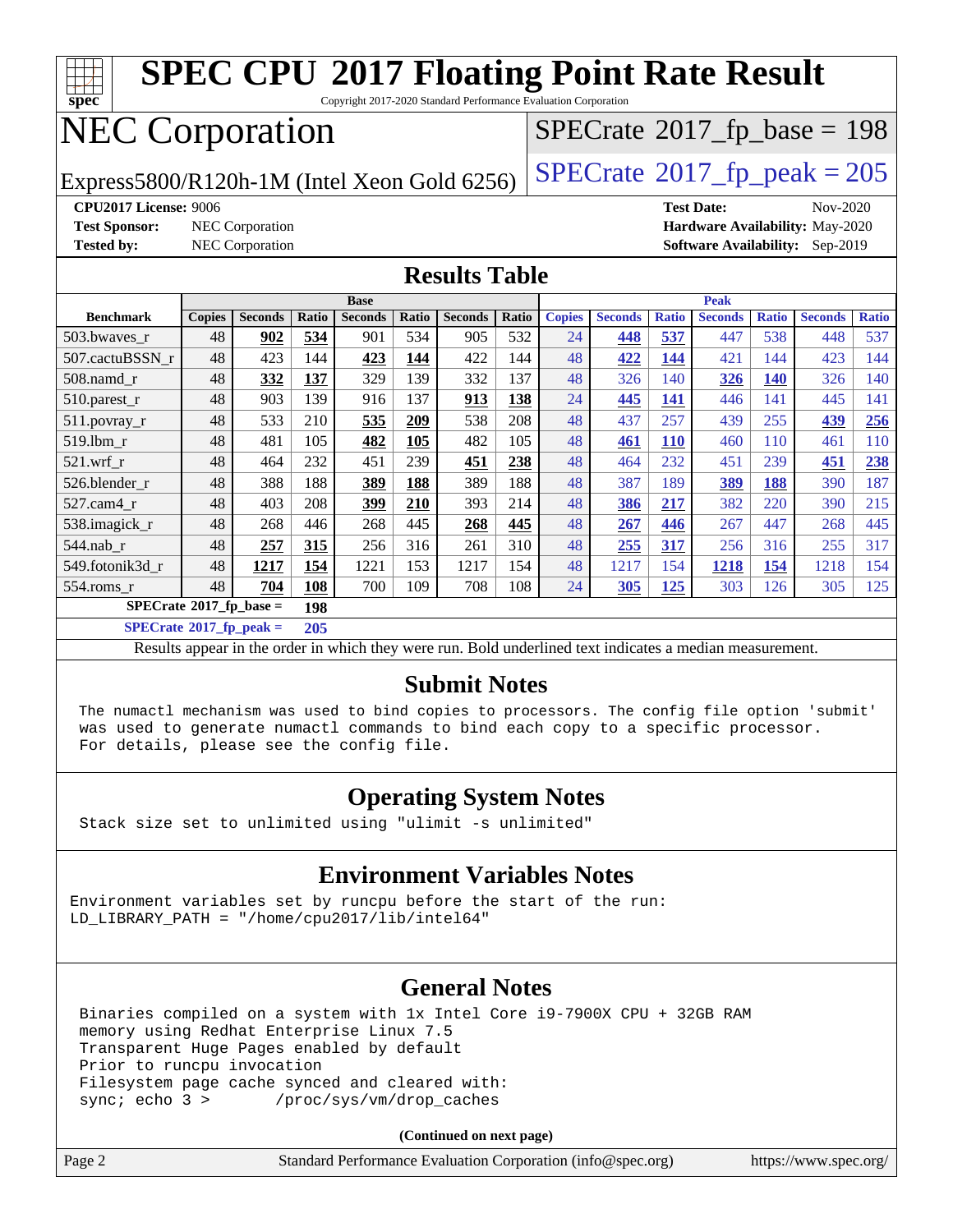

Copyright 2017-2020 Standard Performance Evaluation Corporation

### NEC Corporation

 $SPECTate$ <sup>®</sup>[2017\\_fp\\_base =](http://www.spec.org/auto/cpu2017/Docs/result-fields.html#SPECrate2017fpbase) 198

Express5800/R120h-1M (Intel Xeon Gold 6256)  $\left|$  [SPECrate](http://www.spec.org/auto/cpu2017/Docs/result-fields.html#SPECrate2017fppeak)®[2017\\_fp\\_peak = 2](http://www.spec.org/auto/cpu2017/Docs/result-fields.html#SPECrate2017fppeak)05

BIOS Settings:

**[Test Sponsor:](http://www.spec.org/auto/cpu2017/Docs/result-fields.html#TestSponsor)** NEC Corporation **[Hardware Availability:](http://www.spec.org/auto/cpu2017/Docs/result-fields.html#HardwareAvailability)** May-2020

**[CPU2017 License:](http://www.spec.org/auto/cpu2017/Docs/result-fields.html#CPU2017License)** 9006 **[Test Date:](http://www.spec.org/auto/cpu2017/Docs/result-fields.html#TestDate)** Nov-2020 **[Tested by:](http://www.spec.org/auto/cpu2017/Docs/result-fields.html#Testedby)** NEC Corporation **[Software Availability:](http://www.spec.org/auto/cpu2017/Docs/result-fields.html#SoftwareAvailability)** Sep-2019

#### **[General Notes \(Continued\)](http://www.spec.org/auto/cpu2017/Docs/result-fields.html#GeneralNotes)**

 runcpu command invoked through numactl i.e.: numactl --interleave=all runcpu <etc> NA: The test sponsor attests, as of date of publication, that CVE-2017-5754 (Meltdown) is mitigated in the system as tested and documented. Yes: The test sponsor attests, as of date of publication, that CVE-2017-5753 (Spectre variant 1) is mitigated in the system as tested and documented. Yes: The test sponsor attests, as of date of publication, that CVE-2017-5715 (Spectre variant 2) is mitigated in the system as tested and documented. **[Platform Notes](http://www.spec.org/auto/cpu2017/Docs/result-fields.html#PlatformNotes)**

# Thermal Configuration: Maximum Cooling

 Workload Profile: General Throughput Compute Memory Patrol Scrubbing: Disabled LLC Dead Line Allocation: Disabled LLC Prefetch: Enabled Enhanced Processor Performance: Enabled Sysinfo program /home/cpu2017/bin/sysinfo Rev: r6365 of 2019-08-21 295195f888a3d7edb1e6e46a485a0011 running on r120h1m Fri Nov 6 23:38:38 2020 SUT (System Under Test) info as seen by some common utilities. For more information on this section, see <https://www.spec.org/cpu2017/Docs/config.html#sysinfo> From /proc/cpuinfo model name : Intel(R) Xeon(R) Gold 6256 CPU @ 3.60GHz 2 "physical id"s (chips) 48 "processors" cores, siblings (Caution: counting these is hw and system dependent. The following excerpts from /proc/cpuinfo might not be reliable. Use with caution.) cpu cores : 12 siblings : 24 physical 0: cores 0 1 10 12 13 16 19 21 25 26 27 29 physical 1: cores 0 9 10 11 13 16 20 21 24 25 29 From lscpu: Architecture: x86\_64 CPU op-mode(s): 32-bit, 64-bit Byte Order: Little Endian  $CPU(s):$  48 On-line CPU(s) list: 0-47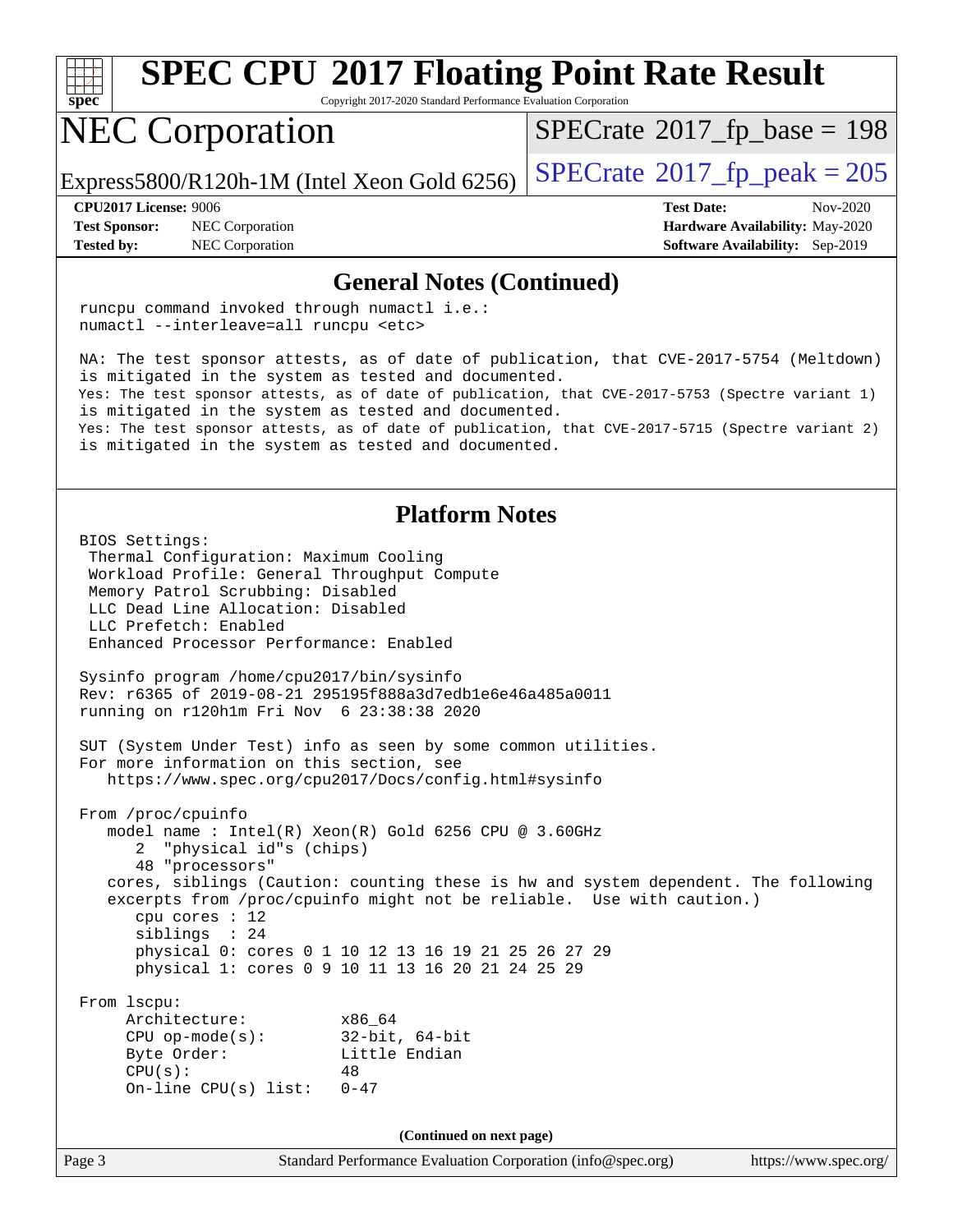

Copyright 2017-2020 Standard Performance Evaluation Corporation

## NEC Corporation

 $SPECrate$ <sup>®</sup>[2017\\_fp\\_base =](http://www.spec.org/auto/cpu2017/Docs/result-fields.html#SPECrate2017fpbase) 198

Express5800/R120h-1M (Intel Xeon Gold 6256) [SPECrate](http://www.spec.org/auto/cpu2017/Docs/result-fields.html#SPECrate2017fppeak)®2017\_fp\_peak =  $205$ 

**[Test Sponsor:](http://www.spec.org/auto/cpu2017/Docs/result-fields.html#TestSponsor)** NEC Corporation **[Hardware Availability:](http://www.spec.org/auto/cpu2017/Docs/result-fields.html#HardwareAvailability)** May-2020

**[CPU2017 License:](http://www.spec.org/auto/cpu2017/Docs/result-fields.html#CPU2017License)** 9006 **[Test Date:](http://www.spec.org/auto/cpu2017/Docs/result-fields.html#TestDate)** Nov-2020 **[Tested by:](http://www.spec.org/auto/cpu2017/Docs/result-fields.html#Testedby)** NEC Corporation **[Software Availability:](http://www.spec.org/auto/cpu2017/Docs/result-fields.html#SoftwareAvailability)** Sep-2019

#### **[Platform Notes \(Continued\)](http://www.spec.org/auto/cpu2017/Docs/result-fields.html#PlatformNotes)**

| Thread(s) per core:                          | 2                                                                                    |
|----------------------------------------------|--------------------------------------------------------------------------------------|
| $Core(s)$ per socket:                        | 12                                                                                   |
| Socket(s):                                   | $\overline{a}$                                                                       |
| NUMA $node(s):$                              | $\overline{4}$                                                                       |
| Vendor ID:                                   | GenuineIntel                                                                         |
| CPU family:                                  | 6                                                                                    |
| Model:                                       | 85                                                                                   |
| Model name:                                  | $Intel(R)$ Xeon $(R)$ Gold 6256 CPU @ 3.60GHz                                        |
| Stepping:                                    | 7                                                                                    |
| CPU MHz:                                     | 3600.000                                                                             |
| BogoMIPS:                                    | 7200.00                                                                              |
| Virtualization:                              | $VT - x$                                                                             |
| L1d cache:                                   | 32K                                                                                  |
| Lli cache:                                   | 32K                                                                                  |
| $L2$ cache:                                  | 1024K                                                                                |
| $L3$ cache:                                  | 33792K                                                                               |
| NUMA $node0$ $CPU(s):$                       | $0 - 5, 24 - 29$                                                                     |
| NUMA $node1$ $CPU(s)$ :                      | $6 - 11, 30 - 35$                                                                    |
| NUMA $node2$ $CPU(s):$                       | $12 - 17, 36 - 41$                                                                   |
| NUMA $node3$ CPU $(s)$ :                     | $18 - 23, 42 - 47$                                                                   |
| Flags:                                       | fpu vme de pse tsc msr pae mce cx8 apic sep mtrr pge mca cmov                        |
|                                              | pat pse36 clflush dts acpi mmx fxsr sse sse2 ss ht tm pbe syscall nx pdpe1gb rdtscp  |
|                                              | lm constant_tsc art arch_perfmon pebs bts rep_good nopl xtopology nonstop_tsc        |
|                                              | aperfmperf eagerfpu pni pclmulqdq dtes64 monitor ds_cpl vmx smx est tm2 ssse3 sdbg   |
|                                              | fma cx16 xtpr pdcm pcid dca sse4_1 sse4_2 x2apic movbe popcnt tsc_deadline_timer aes |
|                                              | xsave avx f16c rdrand lahf_lm abm 3dnowprefetch epb cat_13 cdp_13 invpcid_single     |
|                                              | intel_ppin intel_pt ssbd mba ibrs ibpb stibp ibrs_enhanced tpr_shadow vnmi           |
|                                              | flexpriority ept vpid fsgsbase tsc_adjust bmil hle avx2 smep bmi2 erms invpcid rtm   |
|                                              | cqm mpx rdt_a avx512f avx512dq rdseed adx smap clflushopt clwb avx512cd avx512bw     |
|                                              | avx512vl xsaveopt xsavec xgetbvl cqm_llc cqm_occup_llc cqm_mbm_total cqm_mbm_local   |
|                                              | dtherm ida arat pln pts pku ospke avx512_vnni md_clear spec_ctrl intel_stibp         |
| flush_11d arch_capabilities                  |                                                                                      |
|                                              |                                                                                      |
| /proc/cpuinfo cache data                     |                                                                                      |
| cache size : $33792$ KB                      |                                                                                      |
|                                              |                                                                                      |
|                                              | From numactl --hardware WARNING: a numactl 'node' might or might not correspond to a |
| physical chip.<br>$available: 4 nodes (0-3)$ |                                                                                      |
| node 0 cpus: 0 1 2 3 4 5 24 25 26 27 28 29   |                                                                                      |
| node 0 size: 97960 MB                        |                                                                                      |
| node 0 free: 95580 MB                        |                                                                                      |
| node 1 cpus: 6 7 8 9 10 11 30 31 32 33 34 35 |                                                                                      |
| node 1 size: 98304 MB                        |                                                                                      |
| node 1 free: 95979 MB                        |                                                                                      |
|                                              | node 2 cpus: 12 13 14 15 16 17 36 37 38 39 40 41                                     |
| node 2 size: 98304 MB                        |                                                                                      |
|                                              |                                                                                      |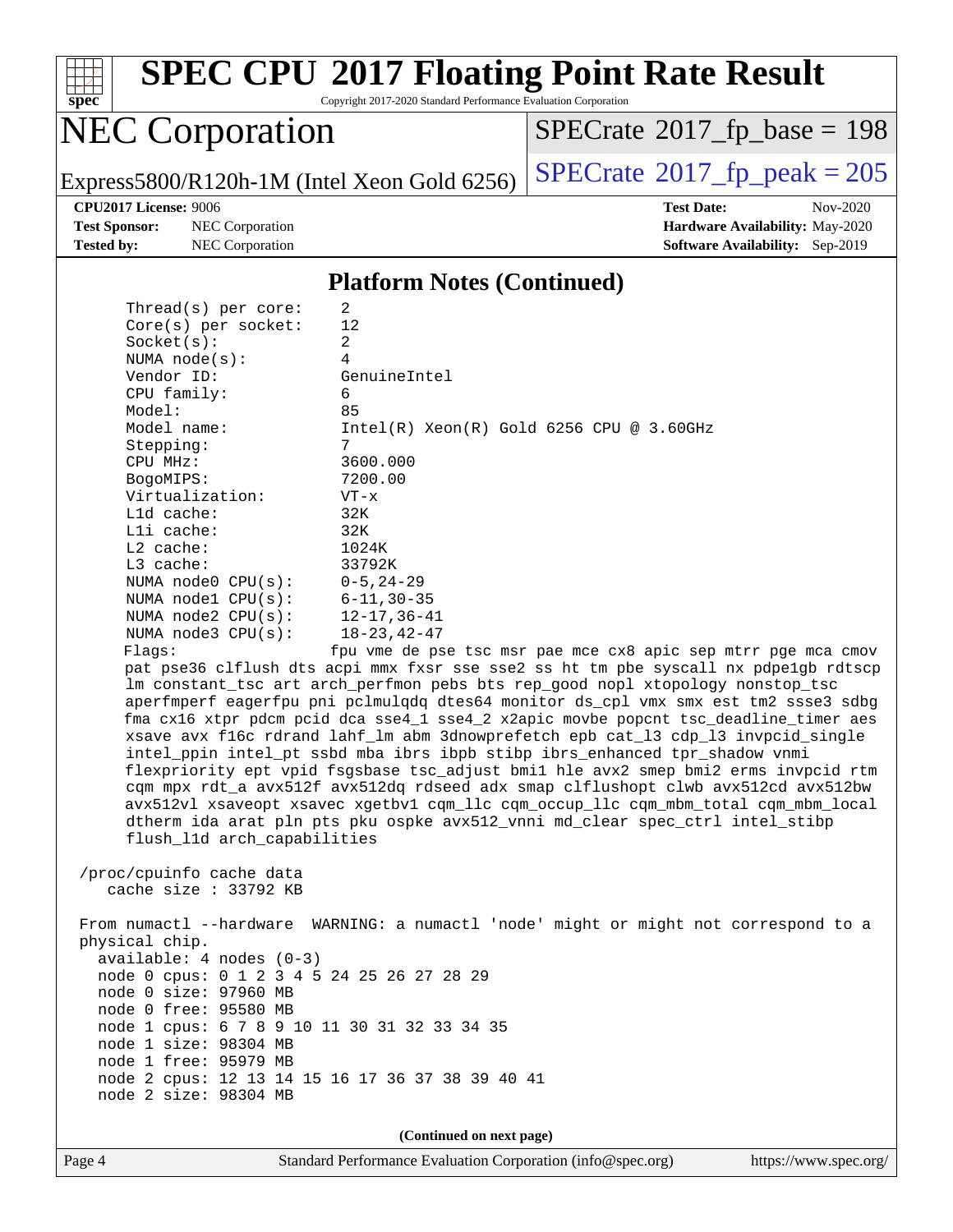| <b>SPEC CPU®2017 Floating Point Rate Result</b><br>Copyright 2017-2020 Standard Performance Evaluation Corporation<br>$spec*$                                                                                                                                                                                                                                                                                                                                                                                                                                                                                                                                                                                                                                                                                                                                                                                                                                                                                                                                                                                                                                                                                                                                                                                                                                                                                                      |                                                                                                                                                                                                   |  |  |  |  |  |  |  |
|------------------------------------------------------------------------------------------------------------------------------------------------------------------------------------------------------------------------------------------------------------------------------------------------------------------------------------------------------------------------------------------------------------------------------------------------------------------------------------------------------------------------------------------------------------------------------------------------------------------------------------------------------------------------------------------------------------------------------------------------------------------------------------------------------------------------------------------------------------------------------------------------------------------------------------------------------------------------------------------------------------------------------------------------------------------------------------------------------------------------------------------------------------------------------------------------------------------------------------------------------------------------------------------------------------------------------------------------------------------------------------------------------------------------------------|---------------------------------------------------------------------------------------------------------------------------------------------------------------------------------------------------|--|--|--|--|--|--|--|
| <b>NEC Corporation</b>                                                                                                                                                                                                                                                                                                                                                                                                                                                                                                                                                                                                                                                                                                                                                                                                                                                                                                                                                                                                                                                                                                                                                                                                                                                                                                                                                                                                             | $SPECrate^{\circ}2017$ fp base = 198                                                                                                                                                              |  |  |  |  |  |  |  |
| Express5800/R120h-1M (Intel Xeon Gold 6256)                                                                                                                                                                                                                                                                                                                                                                                                                                                                                                                                                                                                                                                                                                                                                                                                                                                                                                                                                                                                                                                                                                                                                                                                                                                                                                                                                                                        | $SPECTate$ <sup>®</sup> 2017_fp_peak = 205                                                                                                                                                        |  |  |  |  |  |  |  |
| <b>CPU2017 License: 9006</b>                                                                                                                                                                                                                                                                                                                                                                                                                                                                                                                                                                                                                                                                                                                                                                                                                                                                                                                                                                                                                                                                                                                                                                                                                                                                                                                                                                                                       | <b>Test Date:</b><br>Nov-2020                                                                                                                                                                     |  |  |  |  |  |  |  |
| <b>Test Sponsor:</b><br>NEC Corporation<br><b>Tested by:</b><br>NEC Corporation                                                                                                                                                                                                                                                                                                                                                                                                                                                                                                                                                                                                                                                                                                                                                                                                                                                                                                                                                                                                                                                                                                                                                                                                                                                                                                                                                    | Hardware Availability: May-2020<br>Software Availability: Sep-2019                                                                                                                                |  |  |  |  |  |  |  |
| <b>Platform Notes (Continued)</b>                                                                                                                                                                                                                                                                                                                                                                                                                                                                                                                                                                                                                                                                                                                                                                                                                                                                                                                                                                                                                                                                                                                                                                                                                                                                                                                                                                                                  |                                                                                                                                                                                                   |  |  |  |  |  |  |  |
| node 2 free: 96039 MB<br>node 3 cpus: 18 19 20 21 22 23 42 43 44 45 46 47<br>node 3 size: 98303 MB<br>node 3 free: 96031 MB<br>node distances:<br>2<br>3<br>$\mathbf 0$<br>$\mathbf{1}$<br>node<br>0 :<br>10 21<br>21 21<br>1:<br>21 10<br>21<br>21<br>2:<br>21<br>21<br>10<br>21<br>3:<br>21<br>21<br>10<br>21<br>From /proc/meminfo<br>MemTotal:<br>395921164 kB<br>HugePages_Total:<br>0<br>Hugepagesize:<br>2048 kB<br>From /etc/*release* /etc/*version*<br>os-release:<br>NAME="Red Hat Enterprise Linux Server"<br>VERSION="7.7 (Maipo)"<br>ID="rhel"<br>ID LIKE="fedora"<br>VARIANT="Server"<br>VARIANT ID="server"<br>VERSION_ID="7.7"<br>PRETTY_NAME="Red Hat Enterprise Linux Server 7.7 (Maipo)"<br>redhat-release: Red Hat Enterprise Linux Server release 7.7 (Maipo)<br>system-release: Red Hat Enterprise Linux Server release 7.7 (Maipo)<br>system-release-cpe: cpe:/o:redhat:enterprise_linux:7.7:ga:server<br>uname $-a$ :<br>Linux r120hlm 3.10.0-1062.1.1.el7.x86_64 #1 SMP Tue Aug 13 18:39:59 UTC 2019 x86_64<br>x86_64 x86_64 GNU/Linux<br>Kernel self-reported vulnerability status:<br>CVE-2018-3620 (L1 Terminal Fault):<br>Microarchitectural Data Sampling:<br>CVE-2017-5754 (Meltdown):<br>CVE-2018-3639 (Speculative Store Bypass): Mitigation: Speculative Store Bypass disabled<br>$CVE-2017-5753$ (Spectre variant 1):<br>$CVE-2017-5715$ (Spectre variant 2):<br>run-level $3$ Nov $6$ $23:32$ | Not affected<br>Not affected<br>Not affected<br>via prctl and seccomp<br>Mitigation: Load fences, usercopy/swapgs<br>barriers and __user pointer sanitization<br>Mitigation: Full retpoline, IBPB |  |  |  |  |  |  |  |
| (Continued on next page)                                                                                                                                                                                                                                                                                                                                                                                                                                                                                                                                                                                                                                                                                                                                                                                                                                                                                                                                                                                                                                                                                                                                                                                                                                                                                                                                                                                                           |                                                                                                                                                                                                   |  |  |  |  |  |  |  |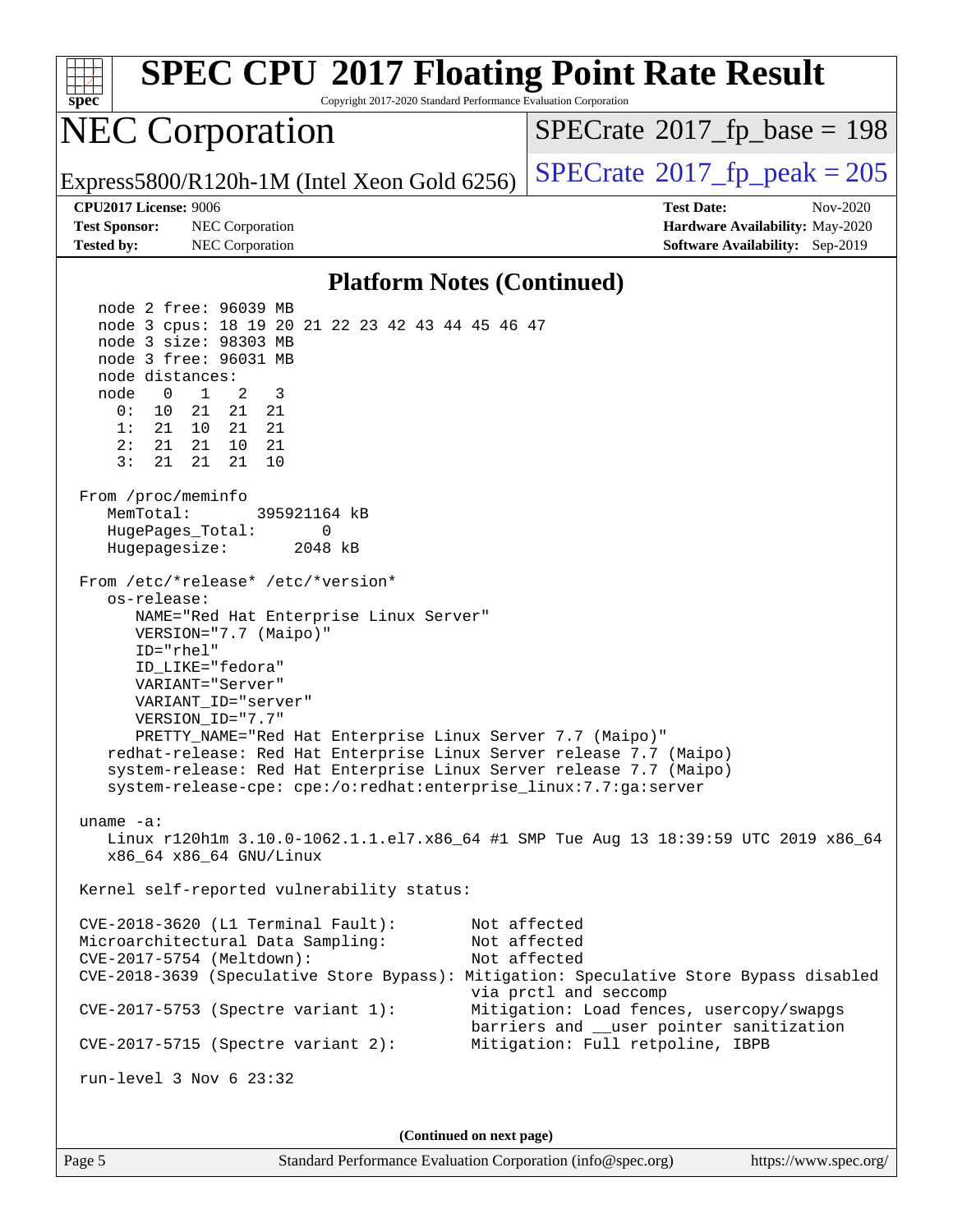| spec                                                                                                                                                                                                                                                                                                    | <b>SPEC CPU®2017 Floating Point Rate Result</b><br>Copyright 2017-2020 Standard Performance Evaluation Corporation                                                                                                                                                                                                                                                                                                                                                                                                                                                     |                                                                                                            |  |  |  |
|---------------------------------------------------------------------------------------------------------------------------------------------------------------------------------------------------------------------------------------------------------------------------------------------------------|------------------------------------------------------------------------------------------------------------------------------------------------------------------------------------------------------------------------------------------------------------------------------------------------------------------------------------------------------------------------------------------------------------------------------------------------------------------------------------------------------------------------------------------------------------------------|------------------------------------------------------------------------------------------------------------|--|--|--|
|                                                                                                                                                                                                                                                                                                         | <b>NEC Corporation</b>                                                                                                                                                                                                                                                                                                                                                                                                                                                                                                                                                 | $SPECrate^{\circ}2017$ [p base = 198                                                                       |  |  |  |
|                                                                                                                                                                                                                                                                                                         | Express5800/R120h-1M (Intel Xeon Gold $6256$ )                                                                                                                                                                                                                                                                                                                                                                                                                                                                                                                         | $SPECTate$ <sup>®</sup> 2017_fp_peak = 205                                                                 |  |  |  |
| <b>CPU2017 License: 9006</b><br><b>Test Sponsor:</b><br><b>Tested by:</b>                                                                                                                                                                                                                               | NEC Corporation<br>NEC Corporation                                                                                                                                                                                                                                                                                                                                                                                                                                                                                                                                     | <b>Test Date:</b><br>Nov-2020<br>Hardware Availability: May-2020<br><b>Software Availability:</b> Sep-2019 |  |  |  |
|                                                                                                                                                                                                                                                                                                         | <b>Platform Notes (Continued)</b>                                                                                                                                                                                                                                                                                                                                                                                                                                                                                                                                      |                                                                                                            |  |  |  |
| Filesystem<br>/dev/sda3<br>BIOS:<br>Vendor:<br>Memory:                                                                                                                                                                                                                                                  | SPEC is set to: /home/cpu2017<br>Type Size Used Avail Use% Mounted on<br>232G 630G 27% /<br>ext4<br>908G<br>From /sys/devices/virtual/dmi/id<br>NEC U32 03/09/2020<br>NEC<br>Product: Express5800/R120h-1M<br>Serial: JPN0084094<br>this section. The 'dmidecode' program reads system data which is "intended to allow<br>hardware to be accurately determined", but the intent may not be met, as there are<br>frequent changes to hardware, firmware, and the "DMTF SMBIOS" standard.<br>24x HPE P03050-091 16 GB 2 rank 2933<br>(End of data from sysinfo program) | Additional information from dmidecode follows. WARNING: Use caution when you interpret                     |  |  |  |
| <b>Compiler Version Notes</b>                                                                                                                                                                                                                                                                           |                                                                                                                                                                                                                                                                                                                                                                                                                                                                                                                                                                        |                                                                                                            |  |  |  |
| C                                                                                                                                                                                                                                                                                                       | 519.1bm_r(base, peak) 538.imagick_r(base, peak)<br>544.nab_r(base, peak)                                                                                                                                                                                                                                                                                                                                                                                                                                                                                               |                                                                                                            |  |  |  |
|                                                                                                                                                                                                                                                                                                         | Intel(R) C Intel(R) 64 Compiler for applications running on Intel(R) 64,<br>Version 19.0.4.227 Build 20190416<br>Copyright (C) 1985-2019 Intel Corporation. All rights reserved.                                                                                                                                                                                                                                                                                                                                                                                       |                                                                                                            |  |  |  |
| $C++$                                                                                                                                                                                                                                                                                                   | 508.namd_r(base, peak) 510.parest_r(base, peak)                                                                                                                                                                                                                                                                                                                                                                                                                                                                                                                        |                                                                                                            |  |  |  |
| Intel(R) $C++$ Intel(R) 64 Compiler for applications running on Intel(R) 64,<br>Version 19.0.4.227 Build 20190416<br>Copyright (C) 1985-2019 Intel Corporation. All rights reserved.                                                                                                                    |                                                                                                                                                                                                                                                                                                                                                                                                                                                                                                                                                                        |                                                                                                            |  |  |  |
|                                                                                                                                                                                                                                                                                                         | $C++$ , C $\qquad$   511.povray_r(base, peak) 526.blender_r(base, peak)                                                                                                                                                                                                                                                                                                                                                                                                                                                                                                |                                                                                                            |  |  |  |
| Intel(R) $C++$ Intel(R) 64 Compiler for applications running on Intel(R) 64,<br>Version 19.0.4.227 Build 20190416<br>Copyright (C) 1985-2019 Intel Corporation. All rights reserved.<br>$Intel(R)$ C Intel(R) 64 Compiler for applications running on Intel(R) 64,<br>Version 19.0.4.227 Build 20190416 |                                                                                                                                                                                                                                                                                                                                                                                                                                                                                                                                                                        |                                                                                                            |  |  |  |
|                                                                                                                                                                                                                                                                                                         | (Continued on next page)                                                                                                                                                                                                                                                                                                                                                                                                                                                                                                                                               |                                                                                                            |  |  |  |
| Page 6                                                                                                                                                                                                                                                                                                  | Standard Performance Evaluation Corporation (info@spec.org)                                                                                                                                                                                                                                                                                                                                                                                                                                                                                                            | https://www.spec.org/                                                                                      |  |  |  |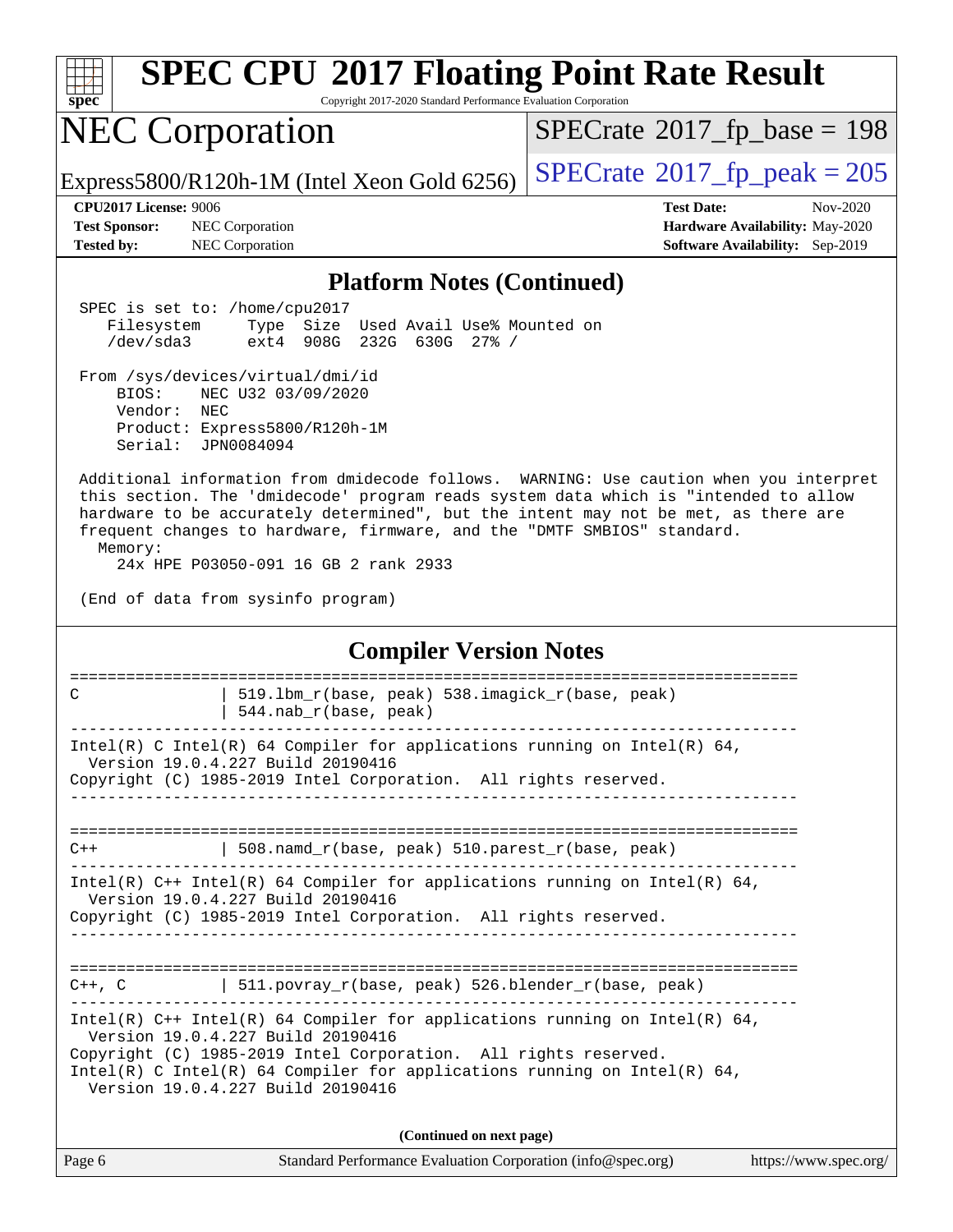| SI | pe | Ľ |  |
|----|----|---|--|

Copyright 2017-2020 Standard Performance Evaluation Corporation

# NEC Corporation

 $SPECrate$ <sup>®</sup>[2017\\_fp\\_base =](http://www.spec.org/auto/cpu2017/Docs/result-fields.html#SPECrate2017fpbase) 198

Express5800/R120h-1M (Intel Xeon Gold 6256)  $\left|$  [SPECrate](http://www.spec.org/auto/cpu2017/Docs/result-fields.html#SPECrate2017fppeak)®[2017\\_fp\\_peak = 2](http://www.spec.org/auto/cpu2017/Docs/result-fields.html#SPECrate2017fppeak)05

**[CPU2017 License:](http://www.spec.org/auto/cpu2017/Docs/result-fields.html#CPU2017License)** 9006 **[Test Date:](http://www.spec.org/auto/cpu2017/Docs/result-fields.html#TestDate)** Nov-2020 **[Test Sponsor:](http://www.spec.org/auto/cpu2017/Docs/result-fields.html#TestSponsor)** NEC Corporation **[Hardware Availability:](http://www.spec.org/auto/cpu2017/Docs/result-fields.html#HardwareAvailability)** May-2020 **[Tested by:](http://www.spec.org/auto/cpu2017/Docs/result-fields.html#Testedby)** NEC Corporation **[Software Availability:](http://www.spec.org/auto/cpu2017/Docs/result-fields.html#SoftwareAvailability)** Sep-2019

#### **[Compiler Version Notes \(Continued\)](http://www.spec.org/auto/cpu2017/Docs/result-fields.html#CompilerVersionNotes)**

|                                                                                                                                                                                  | Copyright (C) 1985-2019 Intel Corporation. All rights reserved.                                                                                                                          |                                                                              |  |  |  |  |  |
|----------------------------------------------------------------------------------------------------------------------------------------------------------------------------------|------------------------------------------------------------------------------------------------------------------------------------------------------------------------------------------|------------------------------------------------------------------------------|--|--|--|--|--|
|                                                                                                                                                                                  |                                                                                                                                                                                          |                                                                              |  |  |  |  |  |
|                                                                                                                                                                                  | $C++$ , C, Fortran   507. cactuBSSN r(base, peak)                                                                                                                                        |                                                                              |  |  |  |  |  |
|                                                                                                                                                                                  | Version 19.0.4.227 Build 20190416                                                                                                                                                        | Intel(R) $C++$ Intel(R) 64 Compiler for applications running on Intel(R) 64, |  |  |  |  |  |
| Copyright (C) 1985-2019 Intel Corporation. All rights reserved.<br>Intel(R) C Intel(R) 64 Compiler for applications running on Intel(R) 64,<br>Version 19.0.4.227 Build 20190416 |                                                                                                                                                                                          |                                                                              |  |  |  |  |  |
|                                                                                                                                                                                  | Copyright (C) 1985-2019 Intel Corporation. All rights reserved.<br>Intel(R) Fortran Intel(R) 64 Compiler for applications running on $Intel(R)$<br>64, Version 19.0.4.227 Build 20190416 |                                                                              |  |  |  |  |  |
|                                                                                                                                                                                  | Copyright (C) 1985-2019 Intel Corporation. All rights reserved.                                                                                                                          |                                                                              |  |  |  |  |  |
| Fortran                                                                                                                                                                          | 503.bwaves_r(base, peak) 549.fotonik3d_r(base, peak)<br>554.roms_r(base, peak)                                                                                                           |                                                                              |  |  |  |  |  |
|                                                                                                                                                                                  | 64, Version 19.0.4.227 Build 20190416<br>Copyright (C) 1985-2019 Intel Corporation. All rights reserved.                                                                                 | Intel(R) Fortran Intel(R) 64 Compiler for applications running on Intel(R)   |  |  |  |  |  |
|                                                                                                                                                                                  |                                                                                                                                                                                          |                                                                              |  |  |  |  |  |
| Fortran, C                                                                                                                                                                       | 521.wrf_r(base, peak) 527.cam4_r(base, peak)                                                                                                                                             |                                                                              |  |  |  |  |  |
|                                                                                                                                                                                  | 64, Version 19.0.4.227 Build 20190416                                                                                                                                                    | Intel(R) Fortran Intel(R) 64 Compiler for applications running on Intel(R)   |  |  |  |  |  |
| Copyright (C) 1985-2019 Intel Corporation. All rights reserved.<br>Intel(R) C Intel(R) 64 Compiler for applications running on Intel(R) 64,<br>Version 19.0.4.227 Build 20190416 |                                                                                                                                                                                          |                                                                              |  |  |  |  |  |
|                                                                                                                                                                                  | Copyright (C) 1985-2019 Intel Corporation. All rights reserved.                                                                                                                          |                                                                              |  |  |  |  |  |
|                                                                                                                                                                                  |                                                                                                                                                                                          |                                                                              |  |  |  |  |  |

#### **[Base Compiler Invocation](http://www.spec.org/auto/cpu2017/Docs/result-fields.html#BaseCompilerInvocation)**

[C benchmarks](http://www.spec.org/auto/cpu2017/Docs/result-fields.html#Cbenchmarks): [icc -m64 -std=c11](http://www.spec.org/cpu2017/results/res2020q4/cpu2017-20201109-24348.flags.html#user_CCbase_intel_icc_64bit_c11_33ee0cdaae7deeeab2a9725423ba97205ce30f63b9926c2519791662299b76a0318f32ddfffdc46587804de3178b4f9328c46fa7c2b0cd779d7a61945c91cd35)

[C++ benchmarks:](http://www.spec.org/auto/cpu2017/Docs/result-fields.html#CXXbenchmarks) [icpc -m64](http://www.spec.org/cpu2017/results/res2020q4/cpu2017-20201109-24348.flags.html#user_CXXbase_intel_icpc_64bit_4ecb2543ae3f1412ef961e0650ca070fec7b7afdcd6ed48761b84423119d1bf6bdf5cad15b44d48e7256388bc77273b966e5eb805aefd121eb22e9299b2ec9d9)

**(Continued on next page)**

Page 7 Standard Performance Evaluation Corporation [\(info@spec.org\)](mailto:info@spec.org) <https://www.spec.org/>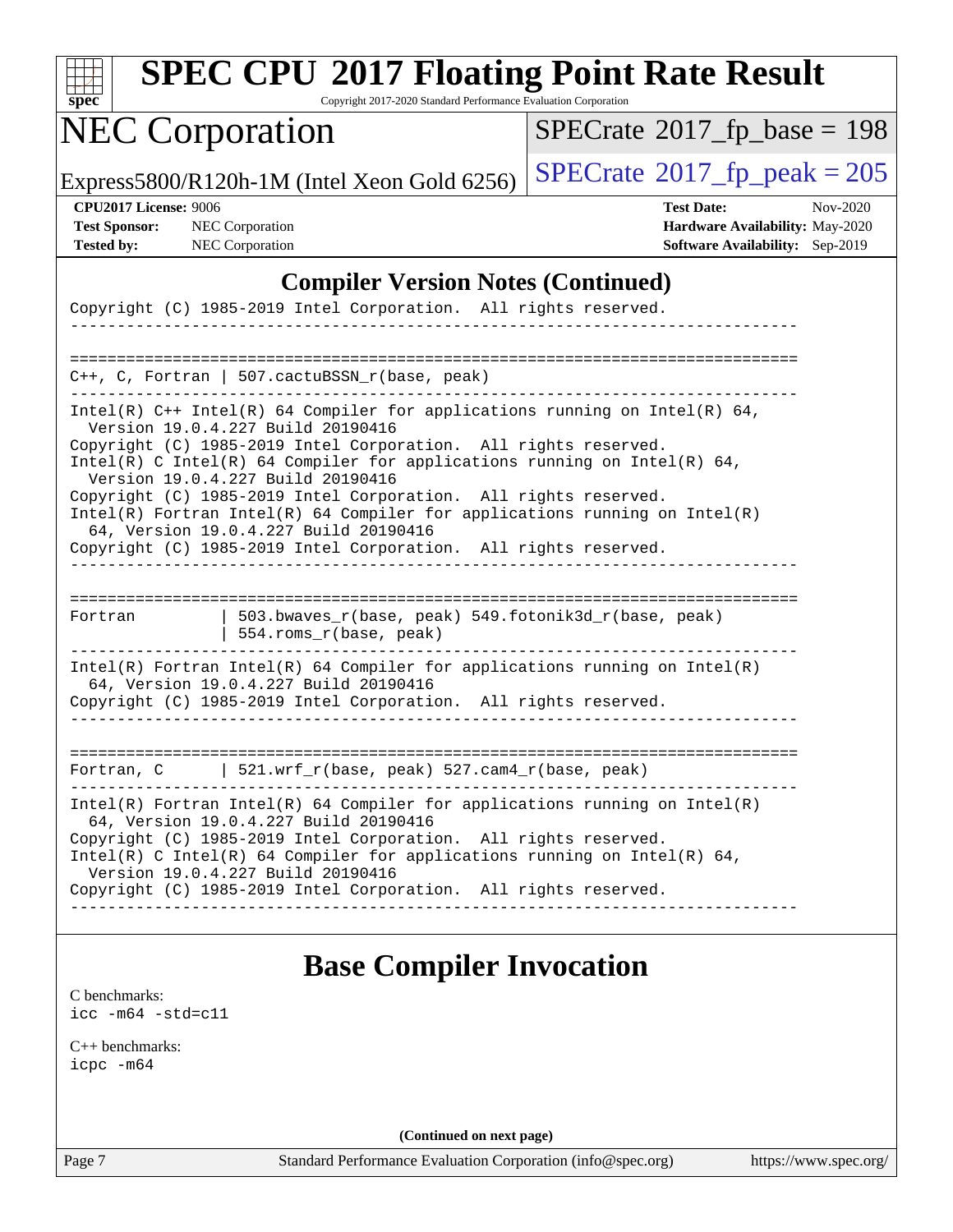

Copyright 2017-2020 Standard Performance Evaluation Corporation

### NEC Corporation

 $SPECTate$ <sup>®</sup>[2017\\_fp\\_base =](http://www.spec.org/auto/cpu2017/Docs/result-fields.html#SPECrate2017fpbase) 198

Express5800/R120h-1M (Intel Xeon Gold 6256)  $\left|$  [SPECrate](http://www.spec.org/auto/cpu2017/Docs/result-fields.html#SPECrate2017fppeak)®[2017\\_fp\\_peak = 2](http://www.spec.org/auto/cpu2017/Docs/result-fields.html#SPECrate2017fppeak)05

**[Test Sponsor:](http://www.spec.org/auto/cpu2017/Docs/result-fields.html#TestSponsor)** NEC Corporation **[Hardware Availability:](http://www.spec.org/auto/cpu2017/Docs/result-fields.html#HardwareAvailability)** May-2020 **[Tested by:](http://www.spec.org/auto/cpu2017/Docs/result-fields.html#Testedby)** NEC Corporation **[Software Availability:](http://www.spec.org/auto/cpu2017/Docs/result-fields.html#SoftwareAvailability)** Sep-2019

**[CPU2017 License:](http://www.spec.org/auto/cpu2017/Docs/result-fields.html#CPU2017License)** 9006 **[Test Date:](http://www.spec.org/auto/cpu2017/Docs/result-fields.html#TestDate)** Nov-2020

#### **[Base Compiler Invocation \(Continued\)](http://www.spec.org/auto/cpu2017/Docs/result-fields.html#BaseCompilerInvocation)**

[Fortran benchmarks](http://www.spec.org/auto/cpu2017/Docs/result-fields.html#Fortranbenchmarks): [ifort -m64](http://www.spec.org/cpu2017/results/res2020q4/cpu2017-20201109-24348.flags.html#user_FCbase_intel_ifort_64bit_24f2bb282fbaeffd6157abe4f878425411749daecae9a33200eee2bee2fe76f3b89351d69a8130dd5949958ce389cf37ff59a95e7a40d588e8d3a57e0c3fd751)

[Benchmarks using both Fortran and C](http://www.spec.org/auto/cpu2017/Docs/result-fields.html#BenchmarksusingbothFortranandC): [ifort -m64](http://www.spec.org/cpu2017/results/res2020q4/cpu2017-20201109-24348.flags.html#user_CC_FCbase_intel_ifort_64bit_24f2bb282fbaeffd6157abe4f878425411749daecae9a33200eee2bee2fe76f3b89351d69a8130dd5949958ce389cf37ff59a95e7a40d588e8d3a57e0c3fd751) [icc -m64 -std=c11](http://www.spec.org/cpu2017/results/res2020q4/cpu2017-20201109-24348.flags.html#user_CC_FCbase_intel_icc_64bit_c11_33ee0cdaae7deeeab2a9725423ba97205ce30f63b9926c2519791662299b76a0318f32ddfffdc46587804de3178b4f9328c46fa7c2b0cd779d7a61945c91cd35)

[Benchmarks using both C and C++](http://www.spec.org/auto/cpu2017/Docs/result-fields.html#BenchmarksusingbothCandCXX): [icpc -m64](http://www.spec.org/cpu2017/results/res2020q4/cpu2017-20201109-24348.flags.html#user_CC_CXXbase_intel_icpc_64bit_4ecb2543ae3f1412ef961e0650ca070fec7b7afdcd6ed48761b84423119d1bf6bdf5cad15b44d48e7256388bc77273b966e5eb805aefd121eb22e9299b2ec9d9) [icc -m64 -std=c11](http://www.spec.org/cpu2017/results/res2020q4/cpu2017-20201109-24348.flags.html#user_CC_CXXbase_intel_icc_64bit_c11_33ee0cdaae7deeeab2a9725423ba97205ce30f63b9926c2519791662299b76a0318f32ddfffdc46587804de3178b4f9328c46fa7c2b0cd779d7a61945c91cd35)

[Benchmarks using Fortran, C, and C++:](http://www.spec.org/auto/cpu2017/Docs/result-fields.html#BenchmarksusingFortranCandCXX) [icpc -m64](http://www.spec.org/cpu2017/results/res2020q4/cpu2017-20201109-24348.flags.html#user_CC_CXX_FCbase_intel_icpc_64bit_4ecb2543ae3f1412ef961e0650ca070fec7b7afdcd6ed48761b84423119d1bf6bdf5cad15b44d48e7256388bc77273b966e5eb805aefd121eb22e9299b2ec9d9) [icc -m64 -std=c11](http://www.spec.org/cpu2017/results/res2020q4/cpu2017-20201109-24348.flags.html#user_CC_CXX_FCbase_intel_icc_64bit_c11_33ee0cdaae7deeeab2a9725423ba97205ce30f63b9926c2519791662299b76a0318f32ddfffdc46587804de3178b4f9328c46fa7c2b0cd779d7a61945c91cd35) [ifort -m64](http://www.spec.org/cpu2017/results/res2020q4/cpu2017-20201109-24348.flags.html#user_CC_CXX_FCbase_intel_ifort_64bit_24f2bb282fbaeffd6157abe4f878425411749daecae9a33200eee2bee2fe76f3b89351d69a8130dd5949958ce389cf37ff59a95e7a40d588e8d3a57e0c3fd751)

#### **[Base Portability Flags](http://www.spec.org/auto/cpu2017/Docs/result-fields.html#BasePortabilityFlags)**

 503.bwaves\_r: [-DSPEC\\_LP64](http://www.spec.org/cpu2017/results/res2020q4/cpu2017-20201109-24348.flags.html#suite_basePORTABILITY503_bwaves_r_DSPEC_LP64) 507.cactuBSSN\_r: [-DSPEC\\_LP64](http://www.spec.org/cpu2017/results/res2020q4/cpu2017-20201109-24348.flags.html#suite_basePORTABILITY507_cactuBSSN_r_DSPEC_LP64) 508.namd\_r: [-DSPEC\\_LP64](http://www.spec.org/cpu2017/results/res2020q4/cpu2017-20201109-24348.flags.html#suite_basePORTABILITY508_namd_r_DSPEC_LP64) 510.parest\_r: [-DSPEC\\_LP64](http://www.spec.org/cpu2017/results/res2020q4/cpu2017-20201109-24348.flags.html#suite_basePORTABILITY510_parest_r_DSPEC_LP64) 511.povray\_r: [-DSPEC\\_LP64](http://www.spec.org/cpu2017/results/res2020q4/cpu2017-20201109-24348.flags.html#suite_basePORTABILITY511_povray_r_DSPEC_LP64) 519.lbm\_r: [-DSPEC\\_LP64](http://www.spec.org/cpu2017/results/res2020q4/cpu2017-20201109-24348.flags.html#suite_basePORTABILITY519_lbm_r_DSPEC_LP64) 521.wrf\_r: [-DSPEC\\_LP64](http://www.spec.org/cpu2017/results/res2020q4/cpu2017-20201109-24348.flags.html#suite_basePORTABILITY521_wrf_r_DSPEC_LP64) [-DSPEC\\_CASE\\_FLAG](http://www.spec.org/cpu2017/results/res2020q4/cpu2017-20201109-24348.flags.html#b521.wrf_r_baseCPORTABILITY_DSPEC_CASE_FLAG) [-convert big\\_endian](http://www.spec.org/cpu2017/results/res2020q4/cpu2017-20201109-24348.flags.html#user_baseFPORTABILITY521_wrf_r_convert_big_endian_c3194028bc08c63ac5d04de18c48ce6d347e4e562e8892b8bdbdc0214820426deb8554edfa529a3fb25a586e65a3d812c835984020483e7e73212c4d31a38223) 526.blender\_r: [-DSPEC\\_LP64](http://www.spec.org/cpu2017/results/res2020q4/cpu2017-20201109-24348.flags.html#suite_basePORTABILITY526_blender_r_DSPEC_LP64) [-DSPEC\\_LINUX](http://www.spec.org/cpu2017/results/res2020q4/cpu2017-20201109-24348.flags.html#b526.blender_r_baseCPORTABILITY_DSPEC_LINUX) [-funsigned-char](http://www.spec.org/cpu2017/results/res2020q4/cpu2017-20201109-24348.flags.html#user_baseCPORTABILITY526_blender_r_force_uchar_40c60f00ab013830e2dd6774aeded3ff59883ba5a1fc5fc14077f794d777847726e2a5858cbc7672e36e1b067e7e5c1d9a74f7176df07886a243d7cc18edfe67) 527.cam4\_r: [-DSPEC\\_LP64](http://www.spec.org/cpu2017/results/res2020q4/cpu2017-20201109-24348.flags.html#suite_basePORTABILITY527_cam4_r_DSPEC_LP64) [-DSPEC\\_CASE\\_FLAG](http://www.spec.org/cpu2017/results/res2020q4/cpu2017-20201109-24348.flags.html#b527.cam4_r_baseCPORTABILITY_DSPEC_CASE_FLAG) 538.imagick\_r: [-DSPEC\\_LP64](http://www.spec.org/cpu2017/results/res2020q4/cpu2017-20201109-24348.flags.html#suite_basePORTABILITY538_imagick_r_DSPEC_LP64) 544.nab\_r: [-DSPEC\\_LP64](http://www.spec.org/cpu2017/results/res2020q4/cpu2017-20201109-24348.flags.html#suite_basePORTABILITY544_nab_r_DSPEC_LP64) 549.fotonik3d\_r: [-DSPEC\\_LP64](http://www.spec.org/cpu2017/results/res2020q4/cpu2017-20201109-24348.flags.html#suite_basePORTABILITY549_fotonik3d_r_DSPEC_LP64) 554.roms\_r: [-DSPEC\\_LP64](http://www.spec.org/cpu2017/results/res2020q4/cpu2017-20201109-24348.flags.html#suite_basePORTABILITY554_roms_r_DSPEC_LP64)

#### **[Base Optimization Flags](http://www.spec.org/auto/cpu2017/Docs/result-fields.html#BaseOptimizationFlags)**

[C benchmarks](http://www.spec.org/auto/cpu2017/Docs/result-fields.html#Cbenchmarks): [-xCORE-AVX2](http://www.spec.org/cpu2017/results/res2020q4/cpu2017-20201109-24348.flags.html#user_CCbase_f-xCORE-AVX2) [-ipo](http://www.spec.org/cpu2017/results/res2020q4/cpu2017-20201109-24348.flags.html#user_CCbase_f-ipo) [-O3](http://www.spec.org/cpu2017/results/res2020q4/cpu2017-20201109-24348.flags.html#user_CCbase_f-O3) [-no-prec-div](http://www.spec.org/cpu2017/results/res2020q4/cpu2017-20201109-24348.flags.html#user_CCbase_f-no-prec-div) [-qopt-prefetch](http://www.spec.org/cpu2017/results/res2020q4/cpu2017-20201109-24348.flags.html#user_CCbase_f-qopt-prefetch) [-ffinite-math-only](http://www.spec.org/cpu2017/results/res2020q4/cpu2017-20201109-24348.flags.html#user_CCbase_f_finite_math_only_cb91587bd2077682c4b38af759c288ed7c732db004271a9512da14a4f8007909a5f1427ecbf1a0fb78ff2a814402c6114ac565ca162485bbcae155b5e4258871) [-qopt-mem-layout-trans=4](http://www.spec.org/cpu2017/results/res2020q4/cpu2017-20201109-24348.flags.html#user_CCbase_f-qopt-mem-layout-trans_fa39e755916c150a61361b7846f310bcdf6f04e385ef281cadf3647acec3f0ae266d1a1d22d972a7087a248fd4e6ca390a3634700869573d231a252c784941a8) [C++ benchmarks:](http://www.spec.org/auto/cpu2017/Docs/result-fields.html#CXXbenchmarks) [-xCORE-AVX2](http://www.spec.org/cpu2017/results/res2020q4/cpu2017-20201109-24348.flags.html#user_CXXbase_f-xCORE-AVX2) [-ipo](http://www.spec.org/cpu2017/results/res2020q4/cpu2017-20201109-24348.flags.html#user_CXXbase_f-ipo) [-O3](http://www.spec.org/cpu2017/results/res2020q4/cpu2017-20201109-24348.flags.html#user_CXXbase_f-O3) [-no-prec-div](http://www.spec.org/cpu2017/results/res2020q4/cpu2017-20201109-24348.flags.html#user_CXXbase_f-no-prec-div) [-qopt-prefetch](http://www.spec.org/cpu2017/results/res2020q4/cpu2017-20201109-24348.flags.html#user_CXXbase_f-qopt-prefetch) [-ffinite-math-only](http://www.spec.org/cpu2017/results/res2020q4/cpu2017-20201109-24348.flags.html#user_CXXbase_f_finite_math_only_cb91587bd2077682c4b38af759c288ed7c732db004271a9512da14a4f8007909a5f1427ecbf1a0fb78ff2a814402c6114ac565ca162485bbcae155b5e4258871) [-qopt-mem-layout-trans=4](http://www.spec.org/cpu2017/results/res2020q4/cpu2017-20201109-24348.flags.html#user_CXXbase_f-qopt-mem-layout-trans_fa39e755916c150a61361b7846f310bcdf6f04e385ef281cadf3647acec3f0ae266d1a1d22d972a7087a248fd4e6ca390a3634700869573d231a252c784941a8) [Fortran benchmarks](http://www.spec.org/auto/cpu2017/Docs/result-fields.html#Fortranbenchmarks): [-xCORE-AVX2](http://www.spec.org/cpu2017/results/res2020q4/cpu2017-20201109-24348.flags.html#user_FCbase_f-xCORE-AVX2) [-ipo](http://www.spec.org/cpu2017/results/res2020q4/cpu2017-20201109-24348.flags.html#user_FCbase_f-ipo) [-O3](http://www.spec.org/cpu2017/results/res2020q4/cpu2017-20201109-24348.flags.html#user_FCbase_f-O3) [-no-prec-div](http://www.spec.org/cpu2017/results/res2020q4/cpu2017-20201109-24348.flags.html#user_FCbase_f-no-prec-div) [-qopt-prefetch](http://www.spec.org/cpu2017/results/res2020q4/cpu2017-20201109-24348.flags.html#user_FCbase_f-qopt-prefetch) [-ffinite-math-only](http://www.spec.org/cpu2017/results/res2020q4/cpu2017-20201109-24348.flags.html#user_FCbase_f_finite_math_only_cb91587bd2077682c4b38af759c288ed7c732db004271a9512da14a4f8007909a5f1427ecbf1a0fb78ff2a814402c6114ac565ca162485bbcae155b5e4258871) [-qopt-mem-layout-trans=4](http://www.spec.org/cpu2017/results/res2020q4/cpu2017-20201109-24348.flags.html#user_FCbase_f-qopt-mem-layout-trans_fa39e755916c150a61361b7846f310bcdf6f04e385ef281cadf3647acec3f0ae266d1a1d22d972a7087a248fd4e6ca390a3634700869573d231a252c784941a8) [-auto](http://www.spec.org/cpu2017/results/res2020q4/cpu2017-20201109-24348.flags.html#user_FCbase_f-auto) [-nostandard-realloc-lhs](http://www.spec.org/cpu2017/results/res2020q4/cpu2017-20201109-24348.flags.html#user_FCbase_f_2003_std_realloc_82b4557e90729c0f113870c07e44d33d6f5a304b4f63d4c15d2d0f1fab99f5daaed73bdb9275d9ae411527f28b936061aa8b9c8f2d63842963b95c9dd6426b8a) [-align array32byte](http://www.spec.org/cpu2017/results/res2020q4/cpu2017-20201109-24348.flags.html#user_FCbase_align_array32byte_b982fe038af199962ba9a80c053b8342c548c85b40b8e86eb3cc33dee0d7986a4af373ac2d51c3f7cf710a18d62fdce2948f201cd044323541f22fc0fffc51b6)

| Page 8 | Standard Performance Evaluation Corporation (info@spec.org) | https://www.spec.org/ |
|--------|-------------------------------------------------------------|-----------------------|
|--------|-------------------------------------------------------------|-----------------------|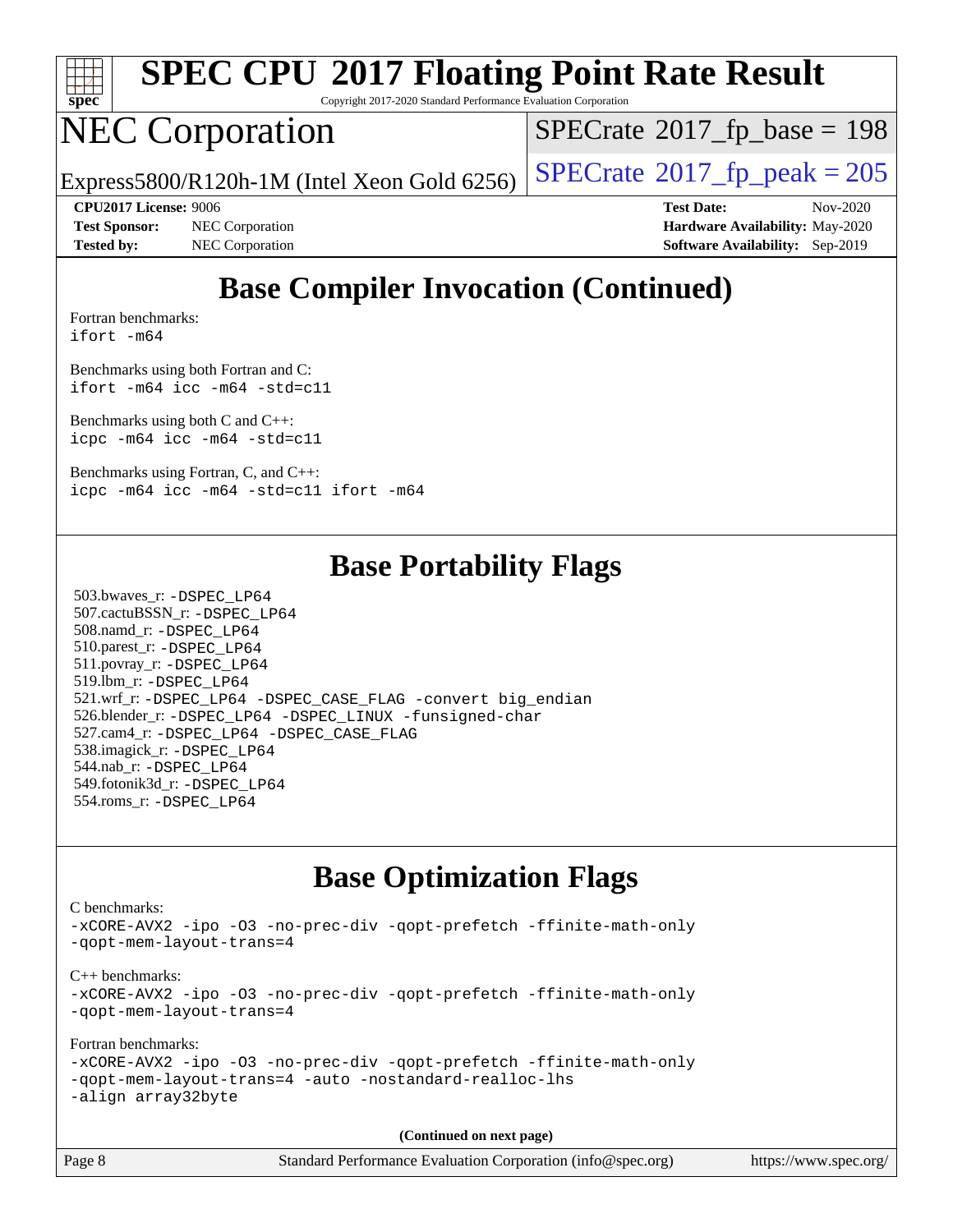

Copyright 2017-2020 Standard Performance Evaluation Corporation

### NEC Corporation

 $SPECrate$ <sup>®</sup>[2017\\_fp\\_base =](http://www.spec.org/auto/cpu2017/Docs/result-fields.html#SPECrate2017fpbase) 198

Express5800/R120h-1M (Intel Xeon Gold 6256)  $\left|$  [SPECrate](http://www.spec.org/auto/cpu2017/Docs/result-fields.html#SPECrate2017fppeak)®[2017\\_fp\\_peak = 2](http://www.spec.org/auto/cpu2017/Docs/result-fields.html#SPECrate2017fppeak)05

**[Tested by:](http://www.spec.org/auto/cpu2017/Docs/result-fields.html#Testedby)** NEC Corporation **[Software Availability:](http://www.spec.org/auto/cpu2017/Docs/result-fields.html#SoftwareAvailability)** Sep-2019

**[CPU2017 License:](http://www.spec.org/auto/cpu2017/Docs/result-fields.html#CPU2017License)** 9006 **[Test Date:](http://www.spec.org/auto/cpu2017/Docs/result-fields.html#TestDate)** Nov-2020 **[Test Sponsor:](http://www.spec.org/auto/cpu2017/Docs/result-fields.html#TestSponsor)** NEC Corporation **[Hardware Availability:](http://www.spec.org/auto/cpu2017/Docs/result-fields.html#HardwareAvailability)** May-2020

#### **[Base Optimization Flags \(Continued\)](http://www.spec.org/auto/cpu2017/Docs/result-fields.html#BaseOptimizationFlags)**

[Benchmarks using both Fortran and C](http://www.spec.org/auto/cpu2017/Docs/result-fields.html#BenchmarksusingbothFortranandC):

[-xCORE-AVX2](http://www.spec.org/cpu2017/results/res2020q4/cpu2017-20201109-24348.flags.html#user_CC_FCbase_f-xCORE-AVX2) [-ipo](http://www.spec.org/cpu2017/results/res2020q4/cpu2017-20201109-24348.flags.html#user_CC_FCbase_f-ipo) [-O3](http://www.spec.org/cpu2017/results/res2020q4/cpu2017-20201109-24348.flags.html#user_CC_FCbase_f-O3) [-no-prec-div](http://www.spec.org/cpu2017/results/res2020q4/cpu2017-20201109-24348.flags.html#user_CC_FCbase_f-no-prec-div) [-qopt-prefetch](http://www.spec.org/cpu2017/results/res2020q4/cpu2017-20201109-24348.flags.html#user_CC_FCbase_f-qopt-prefetch) [-ffinite-math-only](http://www.spec.org/cpu2017/results/res2020q4/cpu2017-20201109-24348.flags.html#user_CC_FCbase_f_finite_math_only_cb91587bd2077682c4b38af759c288ed7c732db004271a9512da14a4f8007909a5f1427ecbf1a0fb78ff2a814402c6114ac565ca162485bbcae155b5e4258871) [-qopt-mem-layout-trans=4](http://www.spec.org/cpu2017/results/res2020q4/cpu2017-20201109-24348.flags.html#user_CC_FCbase_f-qopt-mem-layout-trans_fa39e755916c150a61361b7846f310bcdf6f04e385ef281cadf3647acec3f0ae266d1a1d22d972a7087a248fd4e6ca390a3634700869573d231a252c784941a8) [-auto](http://www.spec.org/cpu2017/results/res2020q4/cpu2017-20201109-24348.flags.html#user_CC_FCbase_f-auto) [-nostandard-realloc-lhs](http://www.spec.org/cpu2017/results/res2020q4/cpu2017-20201109-24348.flags.html#user_CC_FCbase_f_2003_std_realloc_82b4557e90729c0f113870c07e44d33d6f5a304b4f63d4c15d2d0f1fab99f5daaed73bdb9275d9ae411527f28b936061aa8b9c8f2d63842963b95c9dd6426b8a) [-align array32byte](http://www.spec.org/cpu2017/results/res2020q4/cpu2017-20201109-24348.flags.html#user_CC_FCbase_align_array32byte_b982fe038af199962ba9a80c053b8342c548c85b40b8e86eb3cc33dee0d7986a4af373ac2d51c3f7cf710a18d62fdce2948f201cd044323541f22fc0fffc51b6)

[Benchmarks using both C and C++](http://www.spec.org/auto/cpu2017/Docs/result-fields.html#BenchmarksusingbothCandCXX): [-xCORE-AVX2](http://www.spec.org/cpu2017/results/res2020q4/cpu2017-20201109-24348.flags.html#user_CC_CXXbase_f-xCORE-AVX2) [-ipo](http://www.spec.org/cpu2017/results/res2020q4/cpu2017-20201109-24348.flags.html#user_CC_CXXbase_f-ipo) [-O3](http://www.spec.org/cpu2017/results/res2020q4/cpu2017-20201109-24348.flags.html#user_CC_CXXbase_f-O3) [-no-prec-div](http://www.spec.org/cpu2017/results/res2020q4/cpu2017-20201109-24348.flags.html#user_CC_CXXbase_f-no-prec-div) [-qopt-prefetch](http://www.spec.org/cpu2017/results/res2020q4/cpu2017-20201109-24348.flags.html#user_CC_CXXbase_f-qopt-prefetch) [-ffinite-math-only](http://www.spec.org/cpu2017/results/res2020q4/cpu2017-20201109-24348.flags.html#user_CC_CXXbase_f_finite_math_only_cb91587bd2077682c4b38af759c288ed7c732db004271a9512da14a4f8007909a5f1427ecbf1a0fb78ff2a814402c6114ac565ca162485bbcae155b5e4258871) [-qopt-mem-layout-trans=4](http://www.spec.org/cpu2017/results/res2020q4/cpu2017-20201109-24348.flags.html#user_CC_CXXbase_f-qopt-mem-layout-trans_fa39e755916c150a61361b7846f310bcdf6f04e385ef281cadf3647acec3f0ae266d1a1d22d972a7087a248fd4e6ca390a3634700869573d231a252c784941a8)

[Benchmarks using Fortran, C, and C++:](http://www.spec.org/auto/cpu2017/Docs/result-fields.html#BenchmarksusingFortranCandCXX) [-xCORE-AVX2](http://www.spec.org/cpu2017/results/res2020q4/cpu2017-20201109-24348.flags.html#user_CC_CXX_FCbase_f-xCORE-AVX2) [-ipo](http://www.spec.org/cpu2017/results/res2020q4/cpu2017-20201109-24348.flags.html#user_CC_CXX_FCbase_f-ipo) [-O3](http://www.spec.org/cpu2017/results/res2020q4/cpu2017-20201109-24348.flags.html#user_CC_CXX_FCbase_f-O3) [-no-prec-div](http://www.spec.org/cpu2017/results/res2020q4/cpu2017-20201109-24348.flags.html#user_CC_CXX_FCbase_f-no-prec-div) [-qopt-prefetch](http://www.spec.org/cpu2017/results/res2020q4/cpu2017-20201109-24348.flags.html#user_CC_CXX_FCbase_f-qopt-prefetch) [-ffinite-math-only](http://www.spec.org/cpu2017/results/res2020q4/cpu2017-20201109-24348.flags.html#user_CC_CXX_FCbase_f_finite_math_only_cb91587bd2077682c4b38af759c288ed7c732db004271a9512da14a4f8007909a5f1427ecbf1a0fb78ff2a814402c6114ac565ca162485bbcae155b5e4258871) [-qopt-mem-layout-trans=4](http://www.spec.org/cpu2017/results/res2020q4/cpu2017-20201109-24348.flags.html#user_CC_CXX_FCbase_f-qopt-mem-layout-trans_fa39e755916c150a61361b7846f310bcdf6f04e385ef281cadf3647acec3f0ae266d1a1d22d972a7087a248fd4e6ca390a3634700869573d231a252c784941a8) [-auto](http://www.spec.org/cpu2017/results/res2020q4/cpu2017-20201109-24348.flags.html#user_CC_CXX_FCbase_f-auto) [-nostandard-realloc-lhs](http://www.spec.org/cpu2017/results/res2020q4/cpu2017-20201109-24348.flags.html#user_CC_CXX_FCbase_f_2003_std_realloc_82b4557e90729c0f113870c07e44d33d6f5a304b4f63d4c15d2d0f1fab99f5daaed73bdb9275d9ae411527f28b936061aa8b9c8f2d63842963b95c9dd6426b8a) [-align array32byte](http://www.spec.org/cpu2017/results/res2020q4/cpu2017-20201109-24348.flags.html#user_CC_CXX_FCbase_align_array32byte_b982fe038af199962ba9a80c053b8342c548c85b40b8e86eb3cc33dee0d7986a4af373ac2d51c3f7cf710a18d62fdce2948f201cd044323541f22fc0fffc51b6)

#### **[Peak Compiler Invocation](http://www.spec.org/auto/cpu2017/Docs/result-fields.html#PeakCompilerInvocation)**

[C benchmarks](http://www.spec.org/auto/cpu2017/Docs/result-fields.html#Cbenchmarks): [icc -m64 -std=c11](http://www.spec.org/cpu2017/results/res2020q4/cpu2017-20201109-24348.flags.html#user_CCpeak_intel_icc_64bit_c11_33ee0cdaae7deeeab2a9725423ba97205ce30f63b9926c2519791662299b76a0318f32ddfffdc46587804de3178b4f9328c46fa7c2b0cd779d7a61945c91cd35)

[C++ benchmarks:](http://www.spec.org/auto/cpu2017/Docs/result-fields.html#CXXbenchmarks) [icpc -m64](http://www.spec.org/cpu2017/results/res2020q4/cpu2017-20201109-24348.flags.html#user_CXXpeak_intel_icpc_64bit_4ecb2543ae3f1412ef961e0650ca070fec7b7afdcd6ed48761b84423119d1bf6bdf5cad15b44d48e7256388bc77273b966e5eb805aefd121eb22e9299b2ec9d9)

[Fortran benchmarks](http://www.spec.org/auto/cpu2017/Docs/result-fields.html#Fortranbenchmarks): [ifort -m64](http://www.spec.org/cpu2017/results/res2020q4/cpu2017-20201109-24348.flags.html#user_FCpeak_intel_ifort_64bit_24f2bb282fbaeffd6157abe4f878425411749daecae9a33200eee2bee2fe76f3b89351d69a8130dd5949958ce389cf37ff59a95e7a40d588e8d3a57e0c3fd751)

[Benchmarks using both Fortran and C](http://www.spec.org/auto/cpu2017/Docs/result-fields.html#BenchmarksusingbothFortranandC): [ifort -m64](http://www.spec.org/cpu2017/results/res2020q4/cpu2017-20201109-24348.flags.html#user_CC_FCpeak_intel_ifort_64bit_24f2bb282fbaeffd6157abe4f878425411749daecae9a33200eee2bee2fe76f3b89351d69a8130dd5949958ce389cf37ff59a95e7a40d588e8d3a57e0c3fd751) [icc -m64 -std=c11](http://www.spec.org/cpu2017/results/res2020q4/cpu2017-20201109-24348.flags.html#user_CC_FCpeak_intel_icc_64bit_c11_33ee0cdaae7deeeab2a9725423ba97205ce30f63b9926c2519791662299b76a0318f32ddfffdc46587804de3178b4f9328c46fa7c2b0cd779d7a61945c91cd35)

[Benchmarks using both C and C++](http://www.spec.org/auto/cpu2017/Docs/result-fields.html#BenchmarksusingbothCandCXX): [icpc -m64](http://www.spec.org/cpu2017/results/res2020q4/cpu2017-20201109-24348.flags.html#user_CC_CXXpeak_intel_icpc_64bit_4ecb2543ae3f1412ef961e0650ca070fec7b7afdcd6ed48761b84423119d1bf6bdf5cad15b44d48e7256388bc77273b966e5eb805aefd121eb22e9299b2ec9d9) [icc -m64 -std=c11](http://www.spec.org/cpu2017/results/res2020q4/cpu2017-20201109-24348.flags.html#user_CC_CXXpeak_intel_icc_64bit_c11_33ee0cdaae7deeeab2a9725423ba97205ce30f63b9926c2519791662299b76a0318f32ddfffdc46587804de3178b4f9328c46fa7c2b0cd779d7a61945c91cd35)

[Benchmarks using Fortran, C, and C++:](http://www.spec.org/auto/cpu2017/Docs/result-fields.html#BenchmarksusingFortranCandCXX) [icpc -m64](http://www.spec.org/cpu2017/results/res2020q4/cpu2017-20201109-24348.flags.html#user_CC_CXX_FCpeak_intel_icpc_64bit_4ecb2543ae3f1412ef961e0650ca070fec7b7afdcd6ed48761b84423119d1bf6bdf5cad15b44d48e7256388bc77273b966e5eb805aefd121eb22e9299b2ec9d9) [icc -m64 -std=c11](http://www.spec.org/cpu2017/results/res2020q4/cpu2017-20201109-24348.flags.html#user_CC_CXX_FCpeak_intel_icc_64bit_c11_33ee0cdaae7deeeab2a9725423ba97205ce30f63b9926c2519791662299b76a0318f32ddfffdc46587804de3178b4f9328c46fa7c2b0cd779d7a61945c91cd35) [ifort -m64](http://www.spec.org/cpu2017/results/res2020q4/cpu2017-20201109-24348.flags.html#user_CC_CXX_FCpeak_intel_ifort_64bit_24f2bb282fbaeffd6157abe4f878425411749daecae9a33200eee2bee2fe76f3b89351d69a8130dd5949958ce389cf37ff59a95e7a40d588e8d3a57e0c3fd751)

#### **[Peak Portability Flags](http://www.spec.org/auto/cpu2017/Docs/result-fields.html#PeakPortabilityFlags)**

Same as Base Portability Flags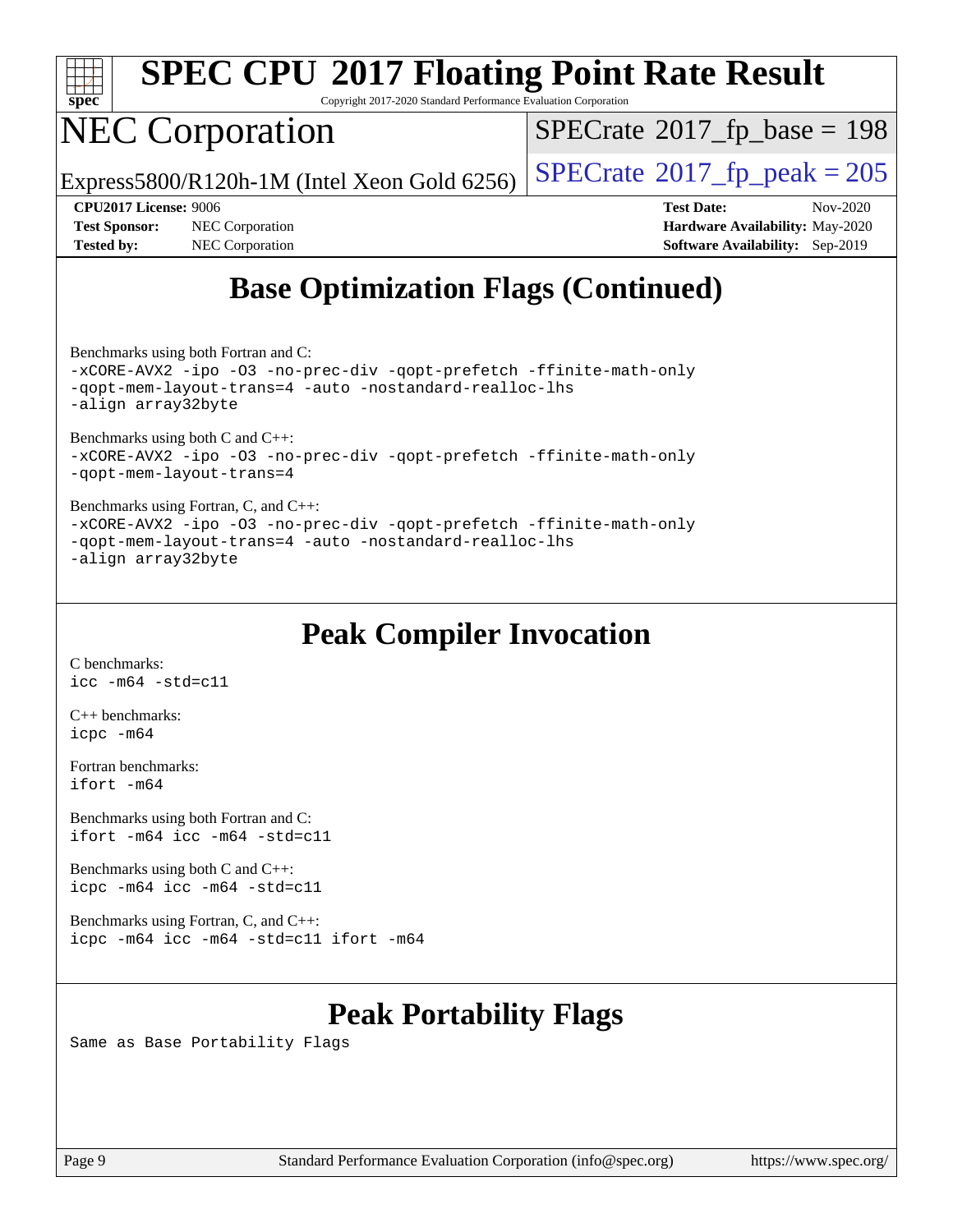

Copyright 2017-2020 Standard Performance Evaluation Corporation

### NEC Corporation

 $SPECTate$ <sup>®</sup>[2017\\_fp\\_base =](http://www.spec.org/auto/cpu2017/Docs/result-fields.html#SPECrate2017fpbase) 198

Express5800/R120h-1M (Intel Xeon Gold 6256)  $\left|$  [SPECrate](http://www.spec.org/auto/cpu2017/Docs/result-fields.html#SPECrate2017fppeak)®[2017\\_fp\\_peak = 2](http://www.spec.org/auto/cpu2017/Docs/result-fields.html#SPECrate2017fppeak)05

**[Test Sponsor:](http://www.spec.org/auto/cpu2017/Docs/result-fields.html#TestSponsor)** NEC Corporation **[Hardware Availability:](http://www.spec.org/auto/cpu2017/Docs/result-fields.html#HardwareAvailability)** May-2020 **[Tested by:](http://www.spec.org/auto/cpu2017/Docs/result-fields.html#Testedby)** NEC Corporation **[Software Availability:](http://www.spec.org/auto/cpu2017/Docs/result-fields.html#SoftwareAvailability)** Sep-2019

**[CPU2017 License:](http://www.spec.org/auto/cpu2017/Docs/result-fields.html#CPU2017License)** 9006 **[Test Date:](http://www.spec.org/auto/cpu2017/Docs/result-fields.html#TestDate)** Nov-2020

#### **[Peak Optimization Flags](http://www.spec.org/auto/cpu2017/Docs/result-fields.html#PeakOptimizationFlags)**

```
C benchmarks:
```
 519.lbm\_r: [-prof-gen](http://www.spec.org/cpu2017/results/res2020q4/cpu2017-20201109-24348.flags.html#user_peakPASS1_CFLAGSPASS1_LDFLAGS519_lbm_r_prof_gen_5aa4926d6013ddb2a31985c654b3eb18169fc0c6952a63635c234f711e6e63dd76e94ad52365559451ec499a2cdb89e4dc58ba4c67ef54ca681ffbe1461d6b36)(pass 1) [-prof-use](http://www.spec.org/cpu2017/results/res2020q4/cpu2017-20201109-24348.flags.html#user_peakPASS2_CFLAGSPASS2_LDFLAGS519_lbm_r_prof_use_1a21ceae95f36a2b53c25747139a6c16ca95bd9def2a207b4f0849963b97e94f5260e30a0c64f4bb623698870e679ca08317ef8150905d41bd88c6f78df73f19)(pass 2) [-ipo](http://www.spec.org/cpu2017/results/res2020q4/cpu2017-20201109-24348.flags.html#user_peakPASS1_COPTIMIZEPASS2_COPTIMIZE519_lbm_r_f-ipo) [-xCORE-AVX2](http://www.spec.org/cpu2017/results/res2020q4/cpu2017-20201109-24348.flags.html#user_peakPASS2_COPTIMIZE519_lbm_r_f-xCORE-AVX2) [-O3](http://www.spec.org/cpu2017/results/res2020q4/cpu2017-20201109-24348.flags.html#user_peakPASS1_COPTIMIZEPASS2_COPTIMIZE519_lbm_r_f-O3) [-no-prec-div](http://www.spec.org/cpu2017/results/res2020q4/cpu2017-20201109-24348.flags.html#user_peakPASS1_COPTIMIZEPASS2_COPTIMIZE519_lbm_r_f-no-prec-div) [-qopt-prefetch](http://www.spec.org/cpu2017/results/res2020q4/cpu2017-20201109-24348.flags.html#user_peakPASS1_COPTIMIZEPASS2_COPTIMIZE519_lbm_r_f-qopt-prefetch) [-ffinite-math-only](http://www.spec.org/cpu2017/results/res2020q4/cpu2017-20201109-24348.flags.html#user_peakPASS1_COPTIMIZEPASS2_COPTIMIZE519_lbm_r_f_finite_math_only_cb91587bd2077682c4b38af759c288ed7c732db004271a9512da14a4f8007909a5f1427ecbf1a0fb78ff2a814402c6114ac565ca162485bbcae155b5e4258871) [-qopt-mem-layout-trans=4](http://www.spec.org/cpu2017/results/res2020q4/cpu2017-20201109-24348.flags.html#user_peakPASS1_COPTIMIZEPASS2_COPTIMIZE519_lbm_r_f-qopt-mem-layout-trans_fa39e755916c150a61361b7846f310bcdf6f04e385ef281cadf3647acec3f0ae266d1a1d22d972a7087a248fd4e6ca390a3634700869573d231a252c784941a8) 538.imagick\_r: [-xCORE-AVX2](http://www.spec.org/cpu2017/results/res2020q4/cpu2017-20201109-24348.flags.html#user_peakCOPTIMIZE538_imagick_r_f-xCORE-AVX2) [-ipo](http://www.spec.org/cpu2017/results/res2020q4/cpu2017-20201109-24348.flags.html#user_peakCOPTIMIZE538_imagick_r_f-ipo) [-O3](http://www.spec.org/cpu2017/results/res2020q4/cpu2017-20201109-24348.flags.html#user_peakCOPTIMIZE538_imagick_r_f-O3) [-no-prec-div](http://www.spec.org/cpu2017/results/res2020q4/cpu2017-20201109-24348.flags.html#user_peakCOPTIMIZE538_imagick_r_f-no-prec-div) [-qopt-prefetch](http://www.spec.org/cpu2017/results/res2020q4/cpu2017-20201109-24348.flags.html#user_peakCOPTIMIZE538_imagick_r_f-qopt-prefetch) [-ffinite-math-only](http://www.spec.org/cpu2017/results/res2020q4/cpu2017-20201109-24348.flags.html#user_peakCOPTIMIZE538_imagick_r_f_finite_math_only_cb91587bd2077682c4b38af759c288ed7c732db004271a9512da14a4f8007909a5f1427ecbf1a0fb78ff2a814402c6114ac565ca162485bbcae155b5e4258871) [-qopt-mem-layout-trans=4](http://www.spec.org/cpu2017/results/res2020q4/cpu2017-20201109-24348.flags.html#user_peakCOPTIMIZE538_imagick_r_f-qopt-mem-layout-trans_fa39e755916c150a61361b7846f310bcdf6f04e385ef281cadf3647acec3f0ae266d1a1d22d972a7087a248fd4e6ca390a3634700869573d231a252c784941a8) 544.nab\_r: Same as 538.imagick\_r [C++ benchmarks:](http://www.spec.org/auto/cpu2017/Docs/result-fields.html#CXXbenchmarks) 508.namd\_r: [-prof-gen](http://www.spec.org/cpu2017/results/res2020q4/cpu2017-20201109-24348.flags.html#user_peakPASS1_CXXFLAGSPASS1_LDFLAGS508_namd_r_prof_gen_5aa4926d6013ddb2a31985c654b3eb18169fc0c6952a63635c234f711e6e63dd76e94ad52365559451ec499a2cdb89e4dc58ba4c67ef54ca681ffbe1461d6b36)(pass 1) [-prof-use](http://www.spec.org/cpu2017/results/res2020q4/cpu2017-20201109-24348.flags.html#user_peakPASS2_CXXFLAGSPASS2_LDFLAGS508_namd_r_prof_use_1a21ceae95f36a2b53c25747139a6c16ca95bd9def2a207b4f0849963b97e94f5260e30a0c64f4bb623698870e679ca08317ef8150905d41bd88c6f78df73f19)(pass 2) [-ipo](http://www.spec.org/cpu2017/results/res2020q4/cpu2017-20201109-24348.flags.html#user_peakPASS1_CXXOPTIMIZEPASS2_CXXOPTIMIZE508_namd_r_f-ipo) [-xCORE-AVX2](http://www.spec.org/cpu2017/results/res2020q4/cpu2017-20201109-24348.flags.html#user_peakPASS2_CXXOPTIMIZE508_namd_r_f-xCORE-AVX2) [-O3](http://www.spec.org/cpu2017/results/res2020q4/cpu2017-20201109-24348.flags.html#user_peakPASS1_CXXOPTIMIZEPASS2_CXXOPTIMIZE508_namd_r_f-O3) [-no-prec-div](http://www.spec.org/cpu2017/results/res2020q4/cpu2017-20201109-24348.flags.html#user_peakPASS1_CXXOPTIMIZEPASS2_CXXOPTIMIZE508_namd_r_f-no-prec-div) [-qopt-prefetch](http://www.spec.org/cpu2017/results/res2020q4/cpu2017-20201109-24348.flags.html#user_peakPASS1_CXXOPTIMIZEPASS2_CXXOPTIMIZE508_namd_r_f-qopt-prefetch) [-ffinite-math-only](http://www.spec.org/cpu2017/results/res2020q4/cpu2017-20201109-24348.flags.html#user_peakPASS1_CXXOPTIMIZEPASS2_CXXOPTIMIZE508_namd_r_f_finite_math_only_cb91587bd2077682c4b38af759c288ed7c732db004271a9512da14a4f8007909a5f1427ecbf1a0fb78ff2a814402c6114ac565ca162485bbcae155b5e4258871) [-qopt-mem-layout-trans=4](http://www.spec.org/cpu2017/results/res2020q4/cpu2017-20201109-24348.flags.html#user_peakPASS1_CXXOPTIMIZEPASS2_CXXOPTIMIZE508_namd_r_f-qopt-mem-layout-trans_fa39e755916c150a61361b7846f310bcdf6f04e385ef281cadf3647acec3f0ae266d1a1d22d972a7087a248fd4e6ca390a3634700869573d231a252c784941a8) 510.parest\_r: [-xCORE-AVX2](http://www.spec.org/cpu2017/results/res2020q4/cpu2017-20201109-24348.flags.html#user_peakCXXOPTIMIZE510_parest_r_f-xCORE-AVX2) [-ipo](http://www.spec.org/cpu2017/results/res2020q4/cpu2017-20201109-24348.flags.html#user_peakCXXOPTIMIZE510_parest_r_f-ipo) [-O3](http://www.spec.org/cpu2017/results/res2020q4/cpu2017-20201109-24348.flags.html#user_peakCXXOPTIMIZE510_parest_r_f-O3) [-no-prec-div](http://www.spec.org/cpu2017/results/res2020q4/cpu2017-20201109-24348.flags.html#user_peakCXXOPTIMIZE510_parest_r_f-no-prec-div) [-qopt-prefetch](http://www.spec.org/cpu2017/results/res2020q4/cpu2017-20201109-24348.flags.html#user_peakCXXOPTIMIZE510_parest_r_f-qopt-prefetch) [-ffinite-math-only](http://www.spec.org/cpu2017/results/res2020q4/cpu2017-20201109-24348.flags.html#user_peakCXXOPTIMIZE510_parest_r_f_finite_math_only_cb91587bd2077682c4b38af759c288ed7c732db004271a9512da14a4f8007909a5f1427ecbf1a0fb78ff2a814402c6114ac565ca162485bbcae155b5e4258871) [-qopt-mem-layout-trans=4](http://www.spec.org/cpu2017/results/res2020q4/cpu2017-20201109-24348.flags.html#user_peakCXXOPTIMIZE510_parest_r_f-qopt-mem-layout-trans_fa39e755916c150a61361b7846f310bcdf6f04e385ef281cadf3647acec3f0ae266d1a1d22d972a7087a248fd4e6ca390a3634700869573d231a252c784941a8) [Fortran benchmarks](http://www.spec.org/auto/cpu2017/Docs/result-fields.html#Fortranbenchmarks): 503.bwaves\_r: [-xCORE-AVX2](http://www.spec.org/cpu2017/results/res2020q4/cpu2017-20201109-24348.flags.html#user_peakFOPTIMIZE503_bwaves_r_f-xCORE-AVX2) [-ipo](http://www.spec.org/cpu2017/results/res2020q4/cpu2017-20201109-24348.flags.html#user_peakFOPTIMIZE503_bwaves_r_f-ipo) [-O3](http://www.spec.org/cpu2017/results/res2020q4/cpu2017-20201109-24348.flags.html#user_peakFOPTIMIZE503_bwaves_r_f-O3) [-no-prec-div](http://www.spec.org/cpu2017/results/res2020q4/cpu2017-20201109-24348.flags.html#user_peakFOPTIMIZE503_bwaves_r_f-no-prec-div) [-qopt-prefetch](http://www.spec.org/cpu2017/results/res2020q4/cpu2017-20201109-24348.flags.html#user_peakFOPTIMIZE503_bwaves_r_f-qopt-prefetch) [-ffinite-math-only](http://www.spec.org/cpu2017/results/res2020q4/cpu2017-20201109-24348.flags.html#user_peakFOPTIMIZE503_bwaves_r_f_finite_math_only_cb91587bd2077682c4b38af759c288ed7c732db004271a9512da14a4f8007909a5f1427ecbf1a0fb78ff2a814402c6114ac565ca162485bbcae155b5e4258871) [-qopt-mem-layout-trans=4](http://www.spec.org/cpu2017/results/res2020q4/cpu2017-20201109-24348.flags.html#user_peakFOPTIMIZE503_bwaves_r_f-qopt-mem-layout-trans_fa39e755916c150a61361b7846f310bcdf6f04e385ef281cadf3647acec3f0ae266d1a1d22d972a7087a248fd4e6ca390a3634700869573d231a252c784941a8) [-auto](http://www.spec.org/cpu2017/results/res2020q4/cpu2017-20201109-24348.flags.html#user_peakFOPTIMIZE503_bwaves_r_f-auto) [-nostandard-realloc-lhs](http://www.spec.org/cpu2017/results/res2020q4/cpu2017-20201109-24348.flags.html#user_peakEXTRA_FOPTIMIZE503_bwaves_r_f_2003_std_realloc_82b4557e90729c0f113870c07e44d33d6f5a304b4f63d4c15d2d0f1fab99f5daaed73bdb9275d9ae411527f28b936061aa8b9c8f2d63842963b95c9dd6426b8a) [-align array32byte](http://www.spec.org/cpu2017/results/res2020q4/cpu2017-20201109-24348.flags.html#user_peakEXTRA_FOPTIMIZE503_bwaves_r_align_array32byte_b982fe038af199962ba9a80c053b8342c548c85b40b8e86eb3cc33dee0d7986a4af373ac2d51c3f7cf710a18d62fdce2948f201cd044323541f22fc0fffc51b6) 549.fotonik3d\_r: Same as 503.bwaves\_r 554.roms\_r: [-prof-gen](http://www.spec.org/cpu2017/results/res2020q4/cpu2017-20201109-24348.flags.html#user_peakPASS1_FFLAGSPASS1_LDFLAGS554_roms_r_prof_gen_5aa4926d6013ddb2a31985c654b3eb18169fc0c6952a63635c234f711e6e63dd76e94ad52365559451ec499a2cdb89e4dc58ba4c67ef54ca681ffbe1461d6b36)(pass 1) [-prof-use](http://www.spec.org/cpu2017/results/res2020q4/cpu2017-20201109-24348.flags.html#user_peakPASS2_FFLAGSPASS2_LDFLAGS554_roms_r_prof_use_1a21ceae95f36a2b53c25747139a6c16ca95bd9def2a207b4f0849963b97e94f5260e30a0c64f4bb623698870e679ca08317ef8150905d41bd88c6f78df73f19)(pass 2) [-ipo](http://www.spec.org/cpu2017/results/res2020q4/cpu2017-20201109-24348.flags.html#user_peakPASS1_FOPTIMIZEPASS2_FOPTIMIZE554_roms_r_f-ipo) [-xCORE-AVX2](http://www.spec.org/cpu2017/results/res2020q4/cpu2017-20201109-24348.flags.html#user_peakPASS2_FOPTIMIZE554_roms_r_f-xCORE-AVX2) [-O3](http://www.spec.org/cpu2017/results/res2020q4/cpu2017-20201109-24348.flags.html#user_peakPASS1_FOPTIMIZEPASS2_FOPTIMIZE554_roms_r_f-O3) [-no-prec-div](http://www.spec.org/cpu2017/results/res2020q4/cpu2017-20201109-24348.flags.html#user_peakPASS1_FOPTIMIZEPASS2_FOPTIMIZE554_roms_r_f-no-prec-div) [-qopt-prefetch](http://www.spec.org/cpu2017/results/res2020q4/cpu2017-20201109-24348.flags.html#user_peakPASS1_FOPTIMIZEPASS2_FOPTIMIZE554_roms_r_f-qopt-prefetch) [-ffinite-math-only](http://www.spec.org/cpu2017/results/res2020q4/cpu2017-20201109-24348.flags.html#user_peakPASS1_FOPTIMIZEPASS2_FOPTIMIZE554_roms_r_f_finite_math_only_cb91587bd2077682c4b38af759c288ed7c732db004271a9512da14a4f8007909a5f1427ecbf1a0fb78ff2a814402c6114ac565ca162485bbcae155b5e4258871) [-qopt-mem-layout-trans=4](http://www.spec.org/cpu2017/results/res2020q4/cpu2017-20201109-24348.flags.html#user_peakPASS1_FOPTIMIZEPASS2_FOPTIMIZE554_roms_r_f-qopt-mem-layout-trans_fa39e755916c150a61361b7846f310bcdf6f04e385ef281cadf3647acec3f0ae266d1a1d22d972a7087a248fd4e6ca390a3634700869573d231a252c784941a8) [-auto](http://www.spec.org/cpu2017/results/res2020q4/cpu2017-20201109-24348.flags.html#user_peakPASS2_FOPTIMIZE554_roms_r_f-auto) [-nostandard-realloc-lhs](http://www.spec.org/cpu2017/results/res2020q4/cpu2017-20201109-24348.flags.html#user_peakEXTRA_FOPTIMIZE554_roms_r_f_2003_std_realloc_82b4557e90729c0f113870c07e44d33d6f5a304b4f63d4c15d2d0f1fab99f5daaed73bdb9275d9ae411527f28b936061aa8b9c8f2d63842963b95c9dd6426b8a) [-align array32byte](http://www.spec.org/cpu2017/results/res2020q4/cpu2017-20201109-24348.flags.html#user_peakEXTRA_FOPTIMIZE554_roms_r_align_array32byte_b982fe038af199962ba9a80c053b8342c548c85b40b8e86eb3cc33dee0d7986a4af373ac2d51c3f7cf710a18d62fdce2948f201cd044323541f22fc0fffc51b6) [Benchmarks using both Fortran and C](http://www.spec.org/auto/cpu2017/Docs/result-fields.html#BenchmarksusingbothFortranandC):  $521.wrf$  r: basepeak = yes 527.cam4\_r: [-prof-gen](http://www.spec.org/cpu2017/results/res2020q4/cpu2017-20201109-24348.flags.html#user_peakPASS1_CFLAGSPASS1_FFLAGSPASS1_LDFLAGS527_cam4_r_prof_gen_5aa4926d6013ddb2a31985c654b3eb18169fc0c6952a63635c234f711e6e63dd76e94ad52365559451ec499a2cdb89e4dc58ba4c67ef54ca681ffbe1461d6b36)(pass 1) [-prof-use](http://www.spec.org/cpu2017/results/res2020q4/cpu2017-20201109-24348.flags.html#user_peakPASS2_CFLAGSPASS2_FFLAGSPASS2_LDFLAGS527_cam4_r_prof_use_1a21ceae95f36a2b53c25747139a6c16ca95bd9def2a207b4f0849963b97e94f5260e30a0c64f4bb623698870e679ca08317ef8150905d41bd88c6f78df73f19)(pass 2) [-ipo](http://www.spec.org/cpu2017/results/res2020q4/cpu2017-20201109-24348.flags.html#user_peakPASS1_COPTIMIZEPASS1_FOPTIMIZEPASS2_COPTIMIZEPASS2_FOPTIMIZE527_cam4_r_f-ipo) [-xCORE-AVX2](http://www.spec.org/cpu2017/results/res2020q4/cpu2017-20201109-24348.flags.html#user_peakPASS2_COPTIMIZEPASS2_FOPTIMIZE527_cam4_r_f-xCORE-AVX2) [-O3](http://www.spec.org/cpu2017/results/res2020q4/cpu2017-20201109-24348.flags.html#user_peakPASS1_COPTIMIZEPASS1_FOPTIMIZEPASS2_COPTIMIZEPASS2_FOPTIMIZE527_cam4_r_f-O3) [-no-prec-div](http://www.spec.org/cpu2017/results/res2020q4/cpu2017-20201109-24348.flags.html#user_peakPASS1_COPTIMIZEPASS1_FOPTIMIZEPASS2_COPTIMIZEPASS2_FOPTIMIZE527_cam4_r_f-no-prec-div) [-qopt-prefetch](http://www.spec.org/cpu2017/results/res2020q4/cpu2017-20201109-24348.flags.html#user_peakPASS1_COPTIMIZEPASS1_FOPTIMIZEPASS2_COPTIMIZEPASS2_FOPTIMIZE527_cam4_r_f-qopt-prefetch) [-ffinite-math-only](http://www.spec.org/cpu2017/results/res2020q4/cpu2017-20201109-24348.flags.html#user_peakPASS1_COPTIMIZEPASS1_FOPTIMIZEPASS2_COPTIMIZEPASS2_FOPTIMIZE527_cam4_r_f_finite_math_only_cb91587bd2077682c4b38af759c288ed7c732db004271a9512da14a4f8007909a5f1427ecbf1a0fb78ff2a814402c6114ac565ca162485bbcae155b5e4258871) [-qopt-mem-layout-trans=4](http://www.spec.org/cpu2017/results/res2020q4/cpu2017-20201109-24348.flags.html#user_peakPASS1_COPTIMIZEPASS1_FOPTIMIZEPASS2_COPTIMIZEPASS2_FOPTIMIZE527_cam4_r_f-qopt-mem-layout-trans_fa39e755916c150a61361b7846f310bcdf6f04e385ef281cadf3647acec3f0ae266d1a1d22d972a7087a248fd4e6ca390a3634700869573d231a252c784941a8) [-auto](http://www.spec.org/cpu2017/results/res2020q4/cpu2017-20201109-24348.flags.html#user_peakPASS2_FOPTIMIZE527_cam4_r_f-auto) [-nostandard-realloc-lhs](http://www.spec.org/cpu2017/results/res2020q4/cpu2017-20201109-24348.flags.html#user_peakEXTRA_FOPTIMIZE527_cam4_r_f_2003_std_realloc_82b4557e90729c0f113870c07e44d33d6f5a304b4f63d4c15d2d0f1fab99f5daaed73bdb9275d9ae411527f28b936061aa8b9c8f2d63842963b95c9dd6426b8a) [-align array32byte](http://www.spec.org/cpu2017/results/res2020q4/cpu2017-20201109-24348.flags.html#user_peakEXTRA_FOPTIMIZE527_cam4_r_align_array32byte_b982fe038af199962ba9a80c053b8342c548c85b40b8e86eb3cc33dee0d7986a4af373ac2d51c3f7cf710a18d62fdce2948f201cd044323541f22fc0fffc51b6) [Benchmarks using both C and C++:](http://www.spec.org/auto/cpu2017/Docs/result-fields.html#BenchmarksusingbothCandCXX) 511.povray\_r: [-prof-gen](http://www.spec.org/cpu2017/results/res2020q4/cpu2017-20201109-24348.flags.html#user_peakPASS1_CFLAGSPASS1_CXXFLAGSPASS1_LDFLAGS511_povray_r_prof_gen_5aa4926d6013ddb2a31985c654b3eb18169fc0c6952a63635c234f711e6e63dd76e94ad52365559451ec499a2cdb89e4dc58ba4c67ef54ca681ffbe1461d6b36)(pass 1) [-prof-use](http://www.spec.org/cpu2017/results/res2020q4/cpu2017-20201109-24348.flags.html#user_peakPASS2_CFLAGSPASS2_CXXFLAGSPASS2_LDFLAGS511_povray_r_prof_use_1a21ceae95f36a2b53c25747139a6c16ca95bd9def2a207b4f0849963b97e94f5260e30a0c64f4bb623698870e679ca08317ef8150905d41bd88c6f78df73f19)(pass 2) [-ipo](http://www.spec.org/cpu2017/results/res2020q4/cpu2017-20201109-24348.flags.html#user_peakPASS1_COPTIMIZEPASS1_CXXOPTIMIZEPASS2_COPTIMIZEPASS2_CXXOPTIMIZE511_povray_r_f-ipo) [-xCORE-AVX2](http://www.spec.org/cpu2017/results/res2020q4/cpu2017-20201109-24348.flags.html#user_peakPASS2_COPTIMIZEPASS2_CXXOPTIMIZE511_povray_r_f-xCORE-AVX2) [-O3](http://www.spec.org/cpu2017/results/res2020q4/cpu2017-20201109-24348.flags.html#user_peakPASS1_COPTIMIZEPASS1_CXXOPTIMIZEPASS2_COPTIMIZEPASS2_CXXOPTIMIZE511_povray_r_f-O3) [-no-prec-div](http://www.spec.org/cpu2017/results/res2020q4/cpu2017-20201109-24348.flags.html#user_peakPASS1_COPTIMIZEPASS1_CXXOPTIMIZEPASS2_COPTIMIZEPASS2_CXXOPTIMIZE511_povray_r_f-no-prec-div) [-qopt-prefetch](http://www.spec.org/cpu2017/results/res2020q4/cpu2017-20201109-24348.flags.html#user_peakPASS1_COPTIMIZEPASS1_CXXOPTIMIZEPASS2_COPTIMIZEPASS2_CXXOPTIMIZE511_povray_r_f-qopt-prefetch) [-ffinite-math-only](http://www.spec.org/cpu2017/results/res2020q4/cpu2017-20201109-24348.flags.html#user_peakPASS1_COPTIMIZEPASS1_CXXOPTIMIZEPASS2_COPTIMIZEPASS2_CXXOPTIMIZE511_povray_r_f_finite_math_only_cb91587bd2077682c4b38af759c288ed7c732db004271a9512da14a4f8007909a5f1427ecbf1a0fb78ff2a814402c6114ac565ca162485bbcae155b5e4258871)